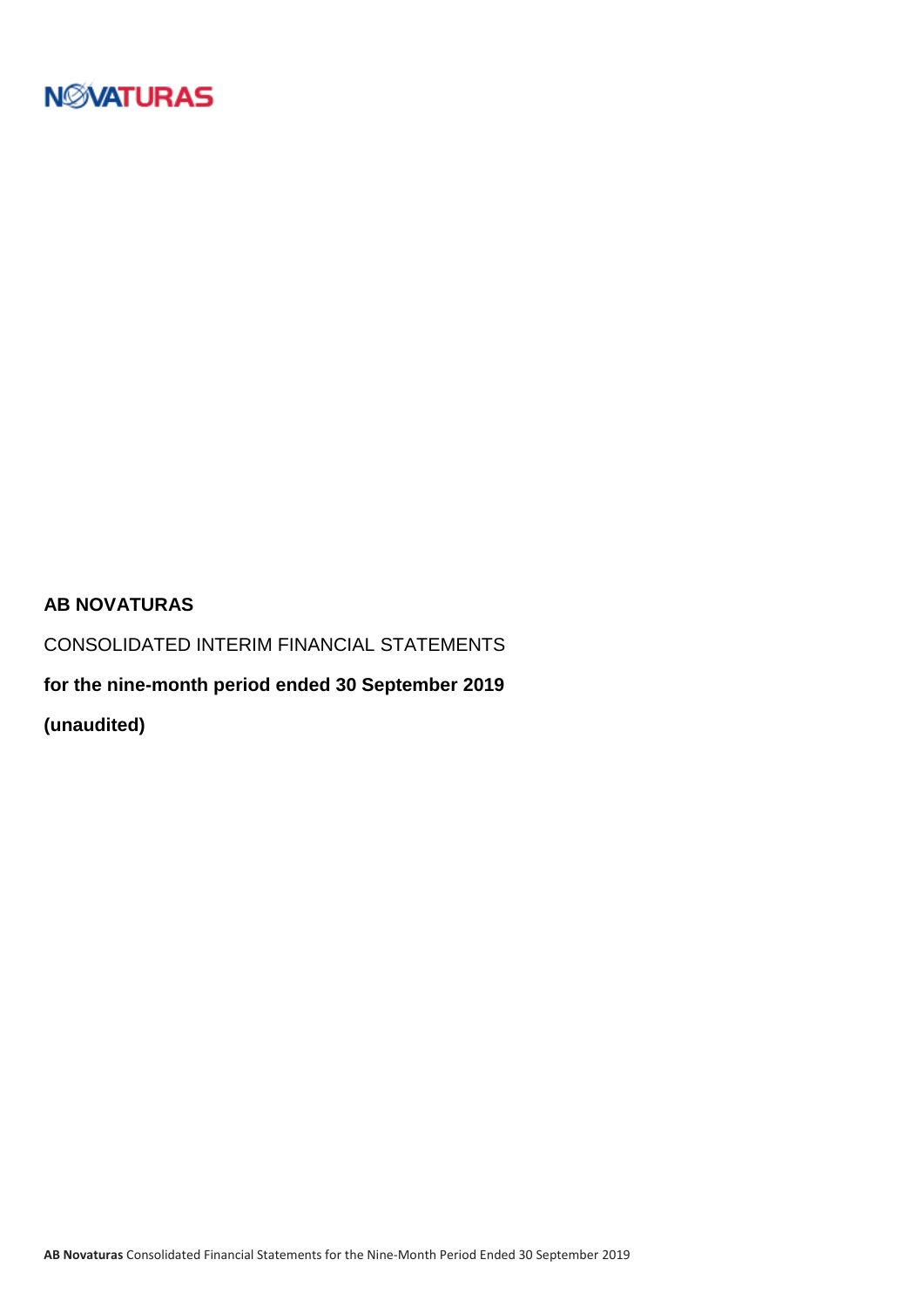| Beginning of reporting period | 1 January 2019                                                                                                                                                                                                                                     |
|-------------------------------|----------------------------------------------------------------------------------------------------------------------------------------------------------------------------------------------------------------------------------------------------|
| End of reporting period       | 30 September 2019                                                                                                                                                                                                                                  |
| <b>Business name</b>          | Novaturas, AB (further – "Novaturas" or "the<br>Company") (The Company's financial statements<br>and activity ratios are presented consolidated with<br>the results of subsidiaries; separate reports of the<br>parent company are not presented.) |
| Legal form                    | Public limited company                                                                                                                                                                                                                             |
| <b>Registration date</b>      | 16 December 1999                                                                                                                                                                                                                                   |
| Registration number           | 135567698                                                                                                                                                                                                                                          |
| LEI code                      | 097900BGCW0000042109                                                                                                                                                                                                                               |
| Manager of register           | <b>State Enterprise Centre of Registers</b>                                                                                                                                                                                                        |
| Company address               | A. Mickevičiaus str. 27, LT-44245 Kaunas                                                                                                                                                                                                           |
| Telephone                     | +370 37 321 264                                                                                                                                                                                                                                    |
| Fax                           | +370 37 321 130                                                                                                                                                                                                                                    |
| Website                       | www.novaturasgroup.com                                                                                                                                                                                                                             |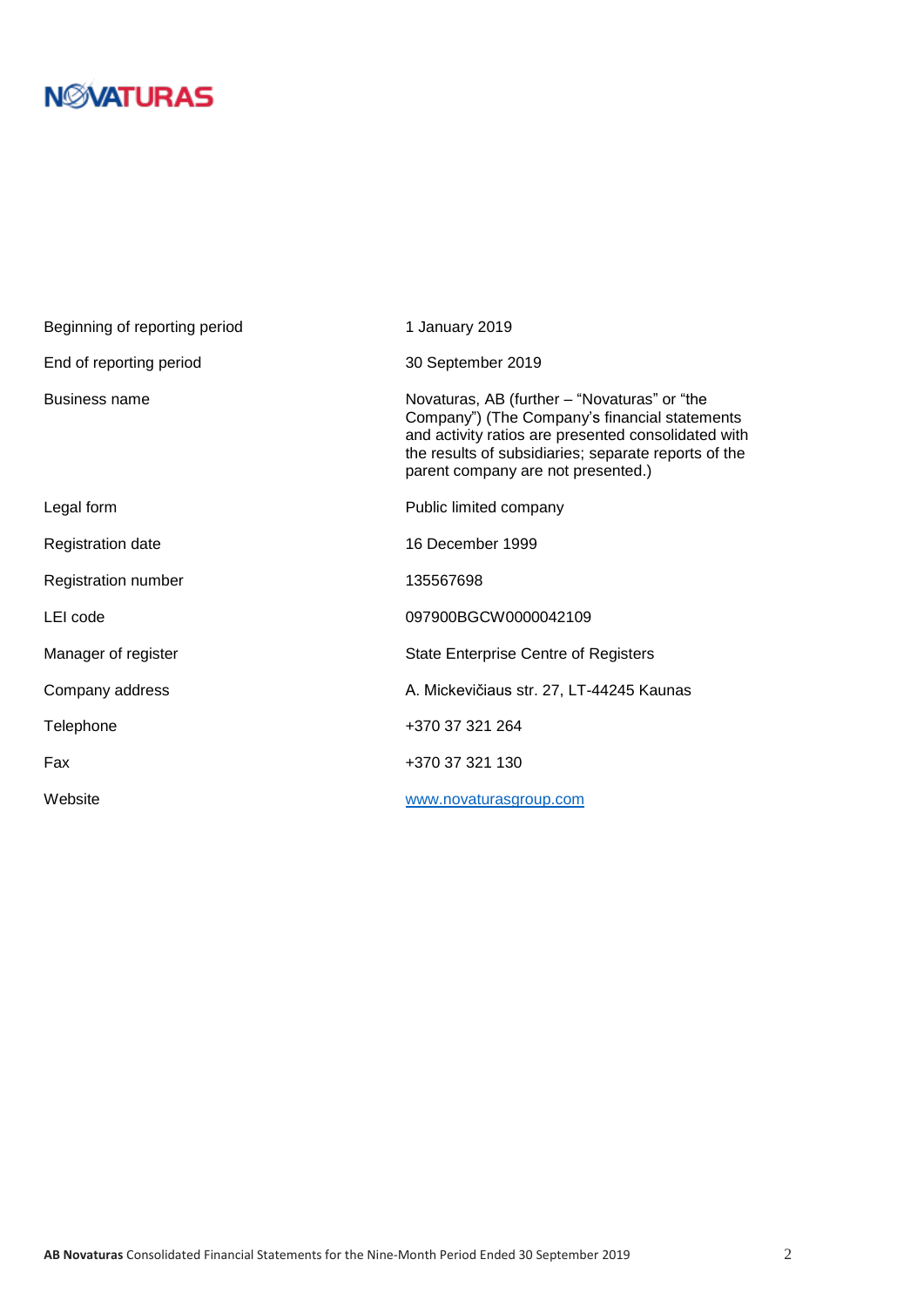## **Table of Contents**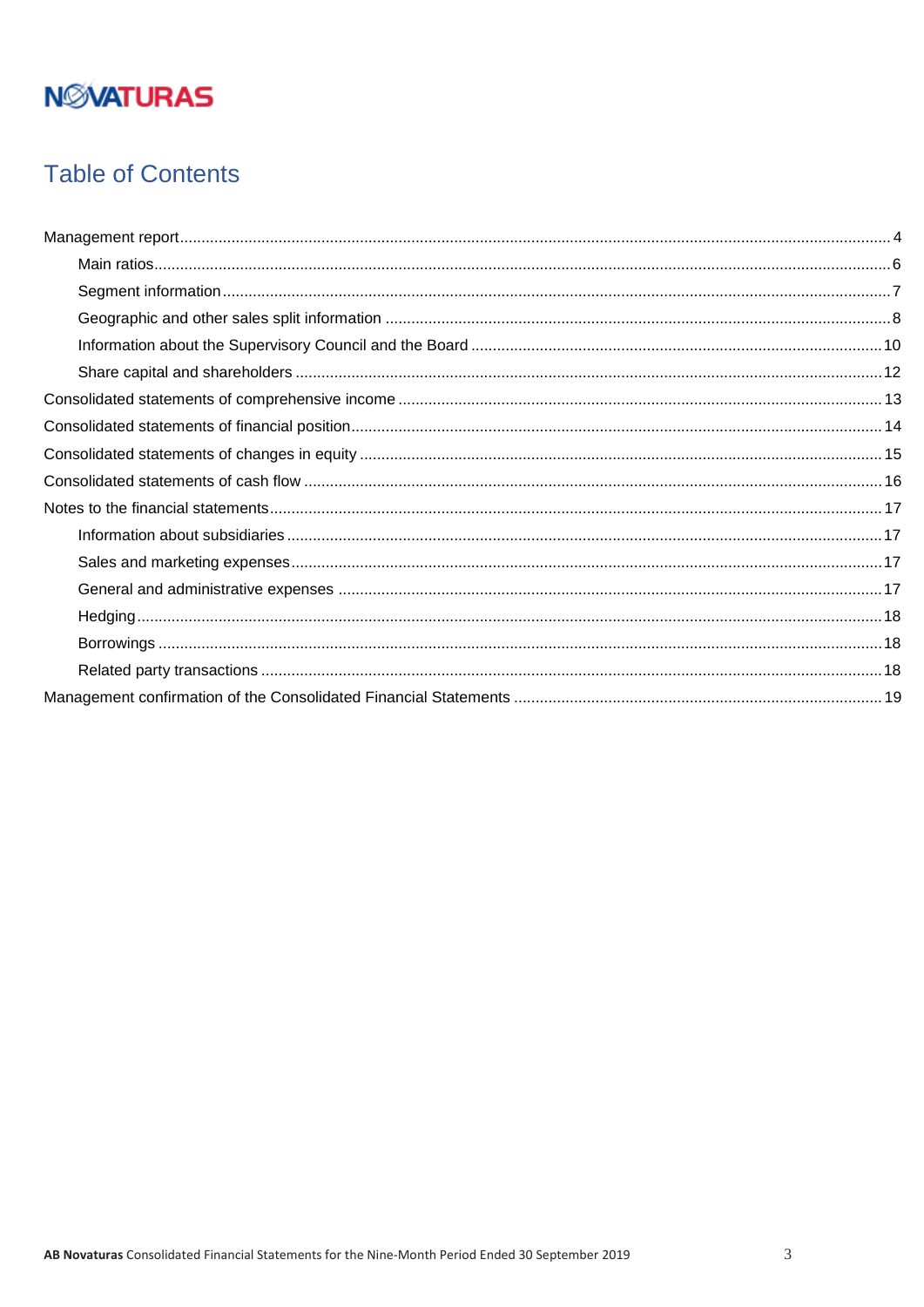

### <span id="page-3-0"></span>Management report

#### **2019 nine-month key indicators:**

- Novaturas's turnover in the nine months of 2019 was EUR 139,6 mln, or 0.5% lower than in the same period of 2018.
- Gross profit amounted to EUR 16.2 mln and was 20% lower than in the same period of 2018.
- Operating expenses amounted to EUR 13.4 mln or 2% more than in the same period of 2018. Excluding the impact of commissions and one-time expenses, operating costs increased by 4% from the same period a year earlier.
- EBITDA amounted to EUR 3.0 mln and was 59% smaller than in the same period of 2018.
- The actual profit tax rate in the nine months of 2019 was 42.0%, compared to 15.9% in the same period of 2018. The main reason was dividends the Estonian subsidiary paid to the parent company which resulted in a tax payment of roughly EUR 544,000 in Estonia.
- Novaturas had a net profit of EUR 1.3 mln, which is 76% less than in the same period of 2018.
- In the nine months of 2019, the Company served 238 thousand clients, 2% less than in the same period of 2018.

#### **2019 third-quarter key indicators:**

- Novaturas's turnover in the third quarter of the year was EUR 56.3 mln, or 6% lower than in the same period of 2018.
- Gross profit amounted to EUR 6.1 mln and was 1.5% lower than in the same period of 2018.
- Operating expenses totaled EUR 5 mln, 3% more than in the same period of 2018. Excluding the impact of commissions and one-time expenses, operating costs increased by 6% from the same period a year earlier.
- EBITDA amounted to EUR 1.3 mln and was 14% smaller than in the same period of 2018.
- The actual profit tax rate in the period was 12.4%, compared to 4.4% in the same period of 2018.
- Novaturas had a net profit of EUR 0.9 mln, which is 28% less than in the same period of 2018.
- In the third quarter of 2019, the Company served 101 thousand clients, 8% less than in the same period of 2018.

#### **CEO's foreword**

#### **Dear All,**

The third quarter of the year has passed. This is the most intense time of the year for our clients as it is during the summer months that most people in the Baltic States go on holiday abroad.

The first 9 months of this year were full of challenges for the entire tourism industry in the region. The markets of the Baltic States were exposed to intensified competition and one of the hottest summers in history, which invited people to switch to local tourism instead of going abroad. This clearly influenced our financial performance as well - declining revenue (0.5%) and profitability (59.1%). However, we also have some very positive news - following the unsatisfactory results in July and August, we have delivered extremely well in September - and not only our sales volumes but also our profitability exceeded expectations.

The early booking sales of the upcoming summer season has started earliest ever - on the first of August. We are happy to witness that our clients are willingly planning their vacations and benefit from the advantages of early planning. Our clients know that while planning vacations now - they will have the possibility to choose not only from the largest selection of destinations, but hotels as well. Summer 2020 early booking results have outperformed last year's results as we have already sold a lot of early bookings offers.

Travel packages remain our key product. Turkey and Greece remain the most popular holiday destinations in summer and Egypt in winter. Our clients continue to be eager to choose holidays in Turkey and Egypt, which are the fastest growing destinations. Turkey showed the strongest growth: during the three quarters of this year, this direction accounted for as much as 41% of all our vacation destinations. Holidaymakers in the Baltic States have truly enjoyed the convenience and affordable quality of Turkish resorts.

Each season we offer our clients new directions or bring back previous ones. For the first time, we invited our clients to plan their summer holidays in distant exotic lands - Bali and the Seychelles, and offered a new destination - Slovenia, and returned flights to Croatia. The wide variety of holiday destinations allows us to offer travel to clients of various needs.

The number of clients served during the three quarters of this year changed insignificantly and was 2.3% lower than last year. The number of passengers decreased by 7.9% in Lithuania, but increased in other markets - by 9% in Latvia and by 1.4% in Estonia compared to the same period last year. The Lithuanian market remains the largest market for us, serving more than half of our customers.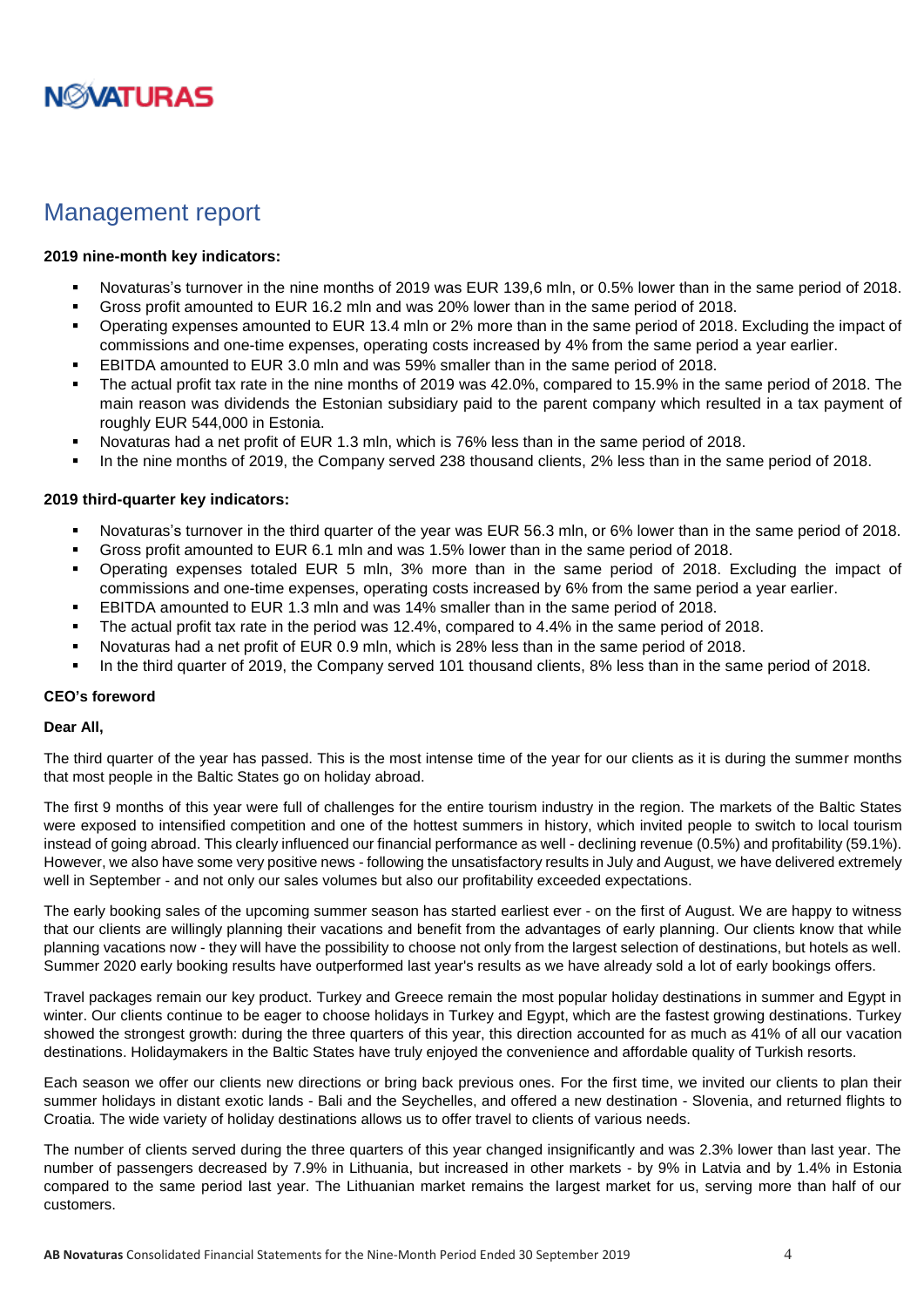

We remain strong because of the diversification of our sales channels: we provide our clients with services through our own traditional and digital channels as well as through our long-term partners - travel agencies. The share of the latter decreased by 0.2% and reached 71.9%. This sales channel remains our top priority. Sales on the Internet and through own agencies increased slightly.

We are happy to observe that more and more travelers are choosing not only beach holidays but also sightseeing tours. Sightseeing tours by plane increased by 40,4%, sightseeing tours by bus - 14,8%. We have started to offer sightseeing tours by plane also to other Baltic markets.

Recently, we have focused on controlling operating costs. Total operating expenses grew by just 1.78% over three quarters of the year. We regard this as satisfying delivery in the growing economies of the Baltic States.

The specifics of the tourist business is that today's situation is determined by decisions made even a year ago, because clients like to plan their holidays in advance. That is why the results of the end of the current period are promising, and looking ahead, I can say that the challenging period has very likely ended and we are back on track of the phase of sustainable growth.

Sincerely,

CEO

Audrone Keinyte

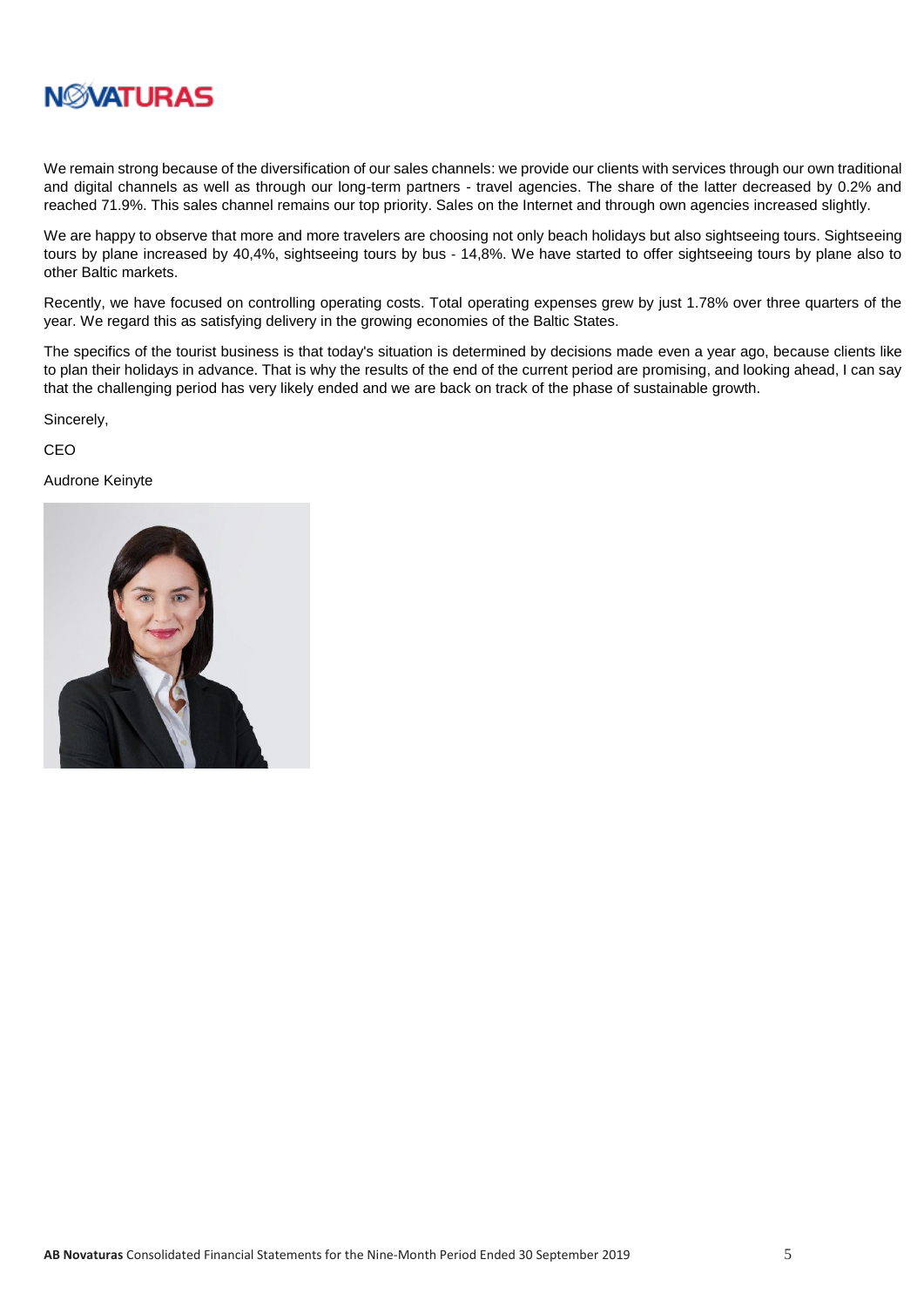### <span id="page-5-0"></span>**Main ratios**

| <b>Financial indicators*</b> | Q3 2019 | Q3 2018 | Change, % | 9M 2019 | 9M 2018 | Change, % |
|------------------------------|---------|---------|-----------|---------|---------|-----------|
| Sales                        | 56.311  | 60.001  | $-6.1$    | 139.571 | 140.240 | $-0.5$    |
| Gross profit                 | 6,098   | 6.191   | $-1.5$    | 16.158  | 20,304  | $-20.4$   |
| <b>EBITDA</b>                | 1.287   | 1,498   | $-14.1$   | 3,015   | 7,373   | $-59.1$   |
| Operating profit (EBIT)      | 1.191   | 1.440   | $-17.3$   | 2,789   | 7.181   | $-61.2$   |
| Profit before taxes          | 1,032   | 1.312   | $-21.3$   | 2,311   | 6.729   | $-65.7$   |
| Net profit for the period    | 904     | 1.254   | $-27.9$   | 1.341   | 5,656   | $-76.3$   |

| <b>Relative indicators/ratios</b>    | Q3 2019   | Q3 2018   | Change         | 9M 2019   | 9M 2018   | Change     |
|--------------------------------------|-----------|-----------|----------------|-----------|-----------|------------|
| Number of ordinary registered share  | 7,807,000 | 7,807,000 | $\blacksquare$ | 7,807,000 | 7,807,000 |            |
| Profit per share (EUR)               | 0.12      | 0.16      | $-0.04$        | 0.17      | 0.72      | $-0.55$ pp |
| Gross profit margin (%)              | 10.8      | 10.3      | $+0.5$ pp      | 11.6      | 14.5      | $-2.9$ pp  |
| EBITDA margin (%)                    | 2.3       | 2.5       | $-0.2$ pp      | 2.2       | 5.3       | $-3.1$ pp  |
| EBIT margin (%)                      | 2.1       | 2.4       | $-0.3$ pp      | 2.0       | 5.1       | $-3.1$ pp  |
| Profit before taxes margin (%)       | 1.8       | 2.2       | $-0.4$ pp      | 1.7       | 4.8       | $-3.1$ pp  |
| Net profit margin for the period (%) | 1.6       | 2.1       | $-0.5$ pp      | 1.0       | 4.0       | $-3.0$ pp  |
| Return on assets (ROA) (%)           | 1.6       | 2.0       | $-0.3$ pp      | 2.4       | 9.6       | $-7.2$ pp  |
| Debt / equity ratio (%)              | 40.2      | 41.9      | $-1.7$ pp      | 40.2      | 41.9      | $-1.7$ pp  |
| Equity ratio (%)                     | 30.0      | 32.7      | $-2.7$ pp      | 30.0      | 32.7      | $-2.7$ pp  |
| Actual profit tax rate (%)           | 12.4      | 4.4       | $+8.0$ pp      | 42.0      | 15.9      | $+26.0$ pp |
| Total liquidity ratio                | 0.83      | 1.03      | $-0.20$        | 0.83      | 1.03      | $-0.20$    |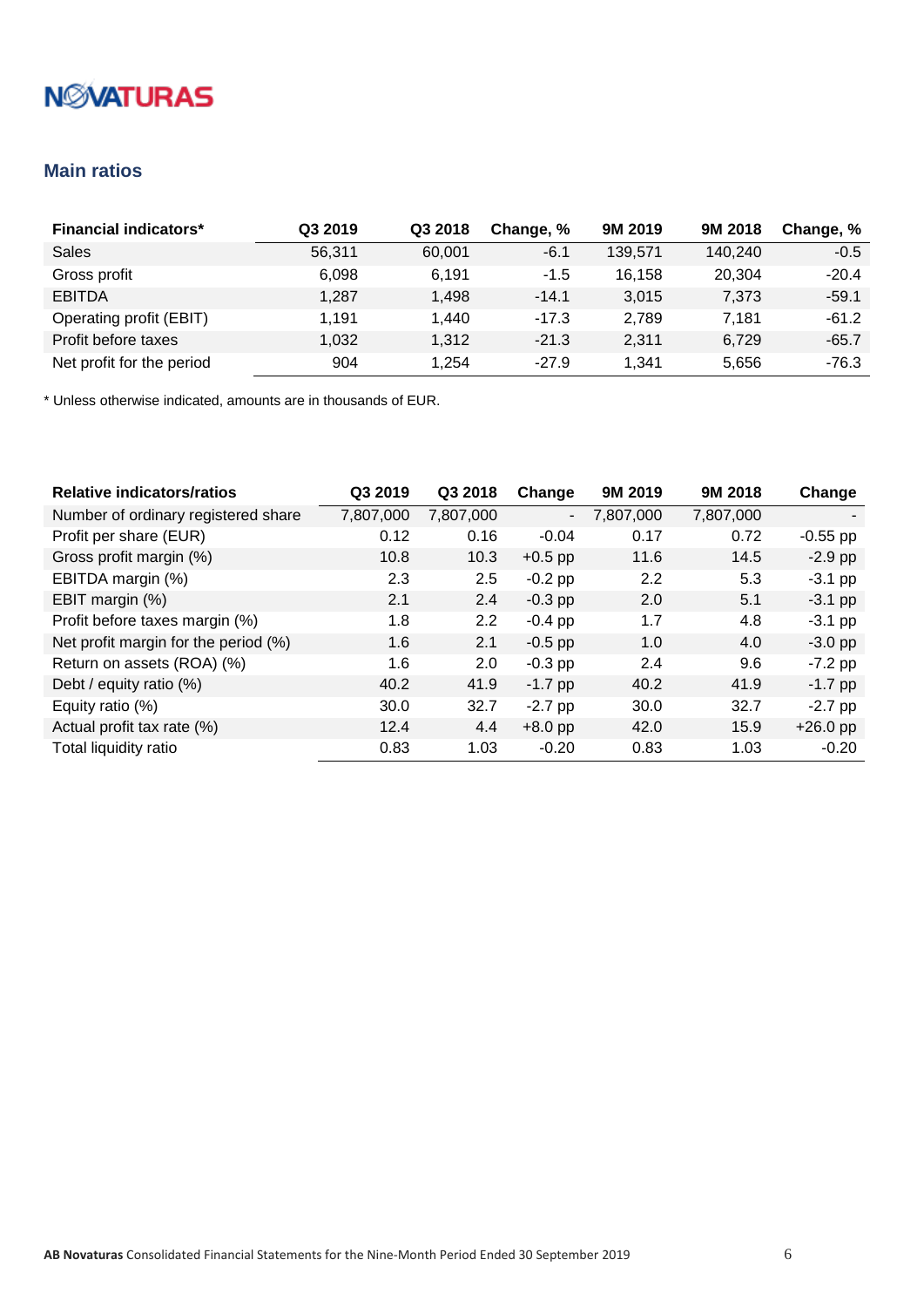

#### <span id="page-6-0"></span>**Segment information**

For management purposes, Novaturas is organized into business units based on its services (product category), which are as follows:

Flight package tours Sightseeing tours by coach Sightseeing tours by plane

Other sales (flight tickets, hotels, block seats sale to other operators, own agencies commissions)

(Unless otherwise indicated, amounts are in thousands of EUR)

|                                   | Q3 2019   | Q3 2018   | Change    | 9M 2019    | 9M 2018    | Change    |
|-----------------------------------|-----------|-----------|-----------|------------|------------|-----------|
| <b>Flight package tours</b>       |           |           |           |            |            |           |
| Sales                             | 48,578    | 52,879    | 8.1%      | 121,417    | 122,517    | $-0.9%$   |
| Cost of sales                     | (42, 728) | (46, 779) | 8.7%      | (105, 903) | (102, 907) | 2.9%      |
| <b>Gross profit</b>               | 5,850     | 6,100     | $-4.1%$   | 15,514     | 19,610     | $-20.9%$  |
| Gross profit margin (%)           | 12.0%     | 11.5%     | $0.5$ pp  | 12.8%      | 16.0%      | $-3.2$ pp |
| Sales commission expenses         | (2,871)   | (2,957)   | $-2.9%$   | (7, 164)   | (7,064)    | 1.4%      |
| Sales profit by segment           | 2,979     | 3,143     | $-5.2%$   | 8,350      | 12,546     | $-33.4%$  |
| Sales profit margin (%)           | 6.1%      | 5.9%      | $0.2$ pp  | 6.9%       | 10.2%      | $-3.4$ pp |
|                                   |           |           |           |            |            |           |
| Sightseeing tours by coach        |           |           |           |            |            |           |
| Sales                             | 1,646     | 1,304     | 26.2%     | 2,954      | 2,595      | 13.8%     |
| Cost of sales                     | (1, 329)  | (1, 110)  | 19.7%     | (2, 419)   | (2, 280)   | 6.1%      |
| <b>Gross profit</b>               | 317       | 194       | 63.4%     | 535        | 315        | 69.8%     |
| Gross profit margin (%)           | 19.3%     | 14.9%     | 4.4 pp    | 18.1%      | 12.1%      | $6.0$ pp  |
| Sales commission expenses         | (72)      | (69)      | 4.3%      | (130)      | (120)      | 8.3%      |
| Sales profit by segment           | 245       | 125       | 96.0%     | 405        | 195        | 107.7%    |
| Sales profit margin (%)           | 14.9%     | 9.6%      | 5.3 pp    | 13.7%      | 7.5%       | 6.2 pp    |
|                                   |           |           |           |            |            |           |
| <b>Sightseeing tours by plane</b> |           |           |           |            |            |           |
| <b>Sales</b>                      | 505       | 282       | 79.1%     | 1,319      | 1,033      | 27.7%     |
| Cost of sales                     | (402)     | (209)     | 92.3%     | (1,057)    | (809)      | 30.7%     |
| <b>Gross profit</b>               | 103       | 73        | 41.1%     | 262        | 224        | 17.0%     |
| Gross profit margin (%)           | 20.4%     | 25.9%     | $-5.5$ pp | 19.9%      | 21.7%      | $-1.8$ pp |
| Sales commission expenses         | (27)      | (15)      | 80.0%     | (70)       | (56)       | 25.0%     |
| Sales profit by segment           | 76        | 58        | 31.0%     | 192        | 168        | 14.3%     |
| Sales profit margin (%)           | 15.0%     | 20.6%     | $-5.5$ pp | 14.6%      | 16.3%      | $-1.7$ pp |
|                                   |           |           |           |            |            |           |
| <b>Other products</b>             |           |           |           |            |            |           |
| <b>Sales</b>                      | 5,582     | 5,536     | 0.8%      | 13,881     | 14,095     | $-1.5%$   |
| Cost of sales                     | (5,754)   | (5, 712)  | 0.7%      | (14, 034)  | (13,940)   | 0.7%      |
| <b>Gross profit</b>               | (172)     | (176)     | $-2.3%$   | (153)      | 155        | $-198.7%$ |
| Gross profit margin (%)           | $-3.1%$   | $-3.2%$   | $0.1$ pp  | $-1.1%$    | 1.1%       | $-2.2$ pp |
| Sales commission expenses         |           |           |           |            |            |           |
| Sales profit by segment           | (172)     | (176)     | $-2.3%$   | (153)      | 155        | $-198.7%$ |
| Sales profit margin (%)           | $-3.1%$   | $-3.2%$   | $0.1$ pp  | $-1.1%$    | 1.1%       | $-2.2$ pp |

Sales of flight package tours accounted for the largest part of sales and profits. Sightseeing tours by coach and by plane remained small products, while sales of other activities have limited impact on the overall profit.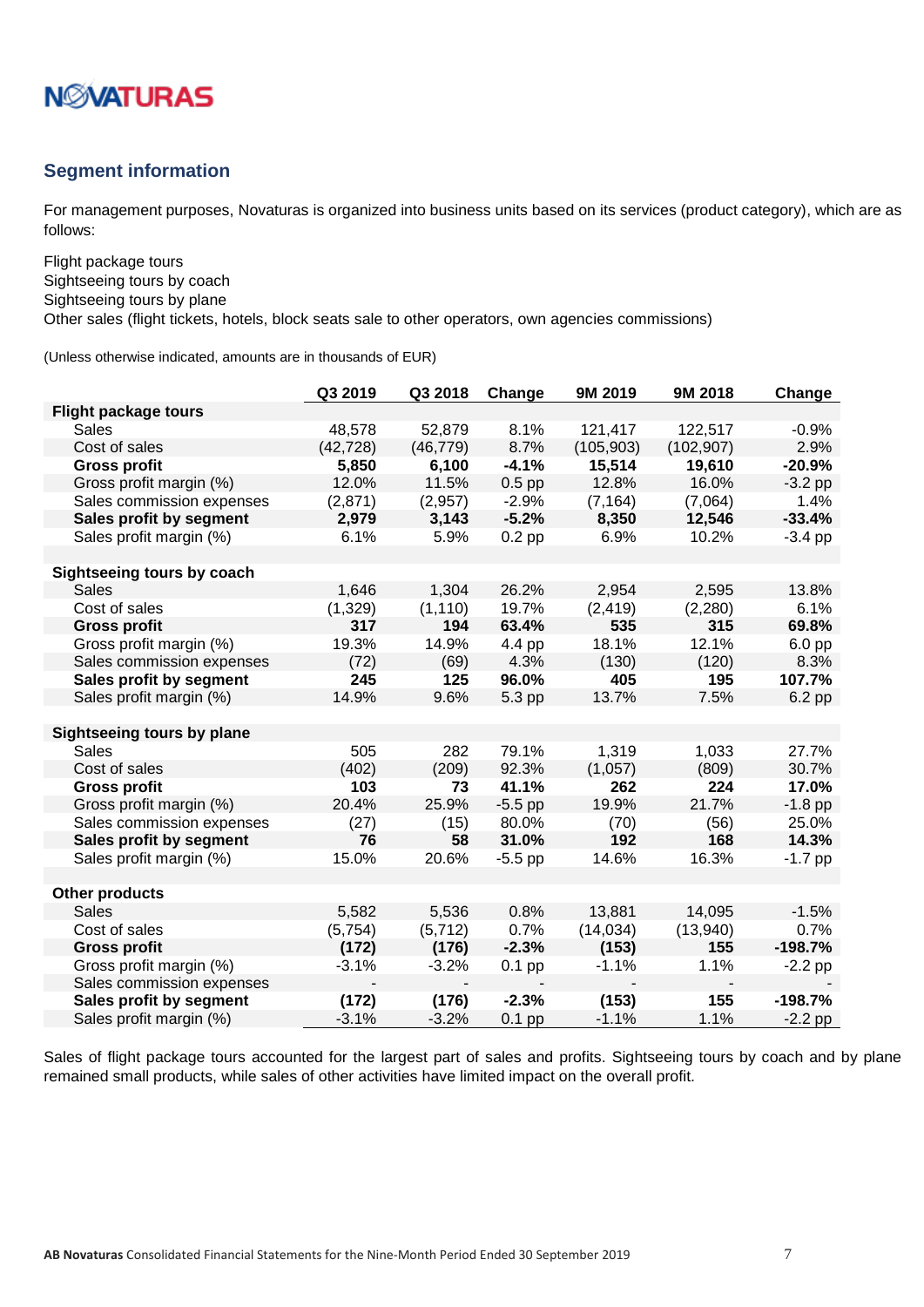

### <span id="page-7-0"></span>**Geographic and other sales split information**

The company's activities included tour organization and the distribution of tours through diversified and complementary distribution channels: a retail network of travel agencies and own retail channels (own travel agencies, e-commerce sales, tickets only sales through the Global Distribution System (GDS)). The Company worksworking with over 400 travel agencies, including all of the major agencies in the Baltics and more than 60 in Belarus. E-commerce sales are via Company websites. During nine-months of 2019, the Company's websites were visited by 3.43 million unique visitors, which is 5.1% more than the 3.26 million unique visitors in the nine months of 2018.

The Group sells flight tickets for its own organized charter flights via GDS, which means that Novaturas' charter tickets are available worldwide – to travel agents and also to passengers directly via internet portals for airlineair tickets.

The table below shows a breakdown of revenue by distribution channels:

|                 |      | Q3 2019, % Q3 2018, % | Change    | 9M 2019, % | 9M 2018, % | Change    |
|-----------------|------|-----------------------|-----------|------------|------------|-----------|
| Travel agencies | 70.8 | 72.2                  | $-1.4$ pp | 71.9       | 72.1       | $-0.2$ pp |
| Own retail      | 10.7 | 10.7                  | - pp      | 11.3       | 11.4       | $-0.2$ pp |
| Web sales       | 15.6 | 14.7                  | $+0.9$ pp | 14.8       | 14.6       | $+0.2$ pp |
| <b>GDS</b>      | 2.9  | 2.4                   | $+0.5$ pp | 2.1        | 1.9        | $+0.2$ pp |
| <b>Total</b>    | 100  | 100                   |           | 100        | 100        |           |

After several years of very fast growth this year market demand growth weakened. We maintained our capacity at similar level compared to previous year corresponding periods.

Number of clients served by country of sales (in thousands of clients):

|              | Q3 2019 | Q3 2018 | Change, % | 9M 2019 | 9M 2018 | Change, % |
|--------------|---------|---------|-----------|---------|---------|-----------|
| Lithuania    | 49.8    | 57.9    | $-13.9$   | 121.5   | 132.0   | $-7.9$    |
| Latvia       | 23.7    | 21.6    | $+10.1$   | 50.7    | 46.3    | $+9.4$    |
| Estonia      | 26.2    | 28.2    | $-7.0$    | 63.4    | 63.0    | $+1.4$    |
| Other        | 1.1     | 1.5     | $-27.0$   | 1.9     | 2.3     | $-17.7$   |
| <b>Total</b> | 100.9   | 109.1   | $-7.5$    | 237.9   | 243.6   | $-2.3$    |

The Company's main product is flight package tours, which was also the fastest growing segment. Number of clients served by product category (in thousands of clients):

|                                                     | Q3 2019 | Q3 2018 | Change, % | 9M 2019 | 9M 2018 | Change, % |
|-----------------------------------------------------|---------|---------|-----------|---------|---------|-----------|
| Flight package tours                                | 76.3    | 86.8    | $-12.1$   | 192.5   | 200.3   | $-3.9$    |
| Sightseeing tours by coach                          | 4.4     | 3.7     | $+17.6$   | 8.7     | 7.6     | $+14.8$   |
| Sightseeing tours by plane                          | 0.5     | 0.3     | $+83.2$   | 1.4     | 1.0     | $+40.4$   |
| Other sales (separate flight and hotel<br>services) | 19.7    | 18.3    | $+7.7$    | 35.2    | 34.6    | $+1.7$    |
| <b>Total</b>                                        | 100.9   | 109.1   | $-7.5$    | 237.9   | 243.6   | $-2.3$    |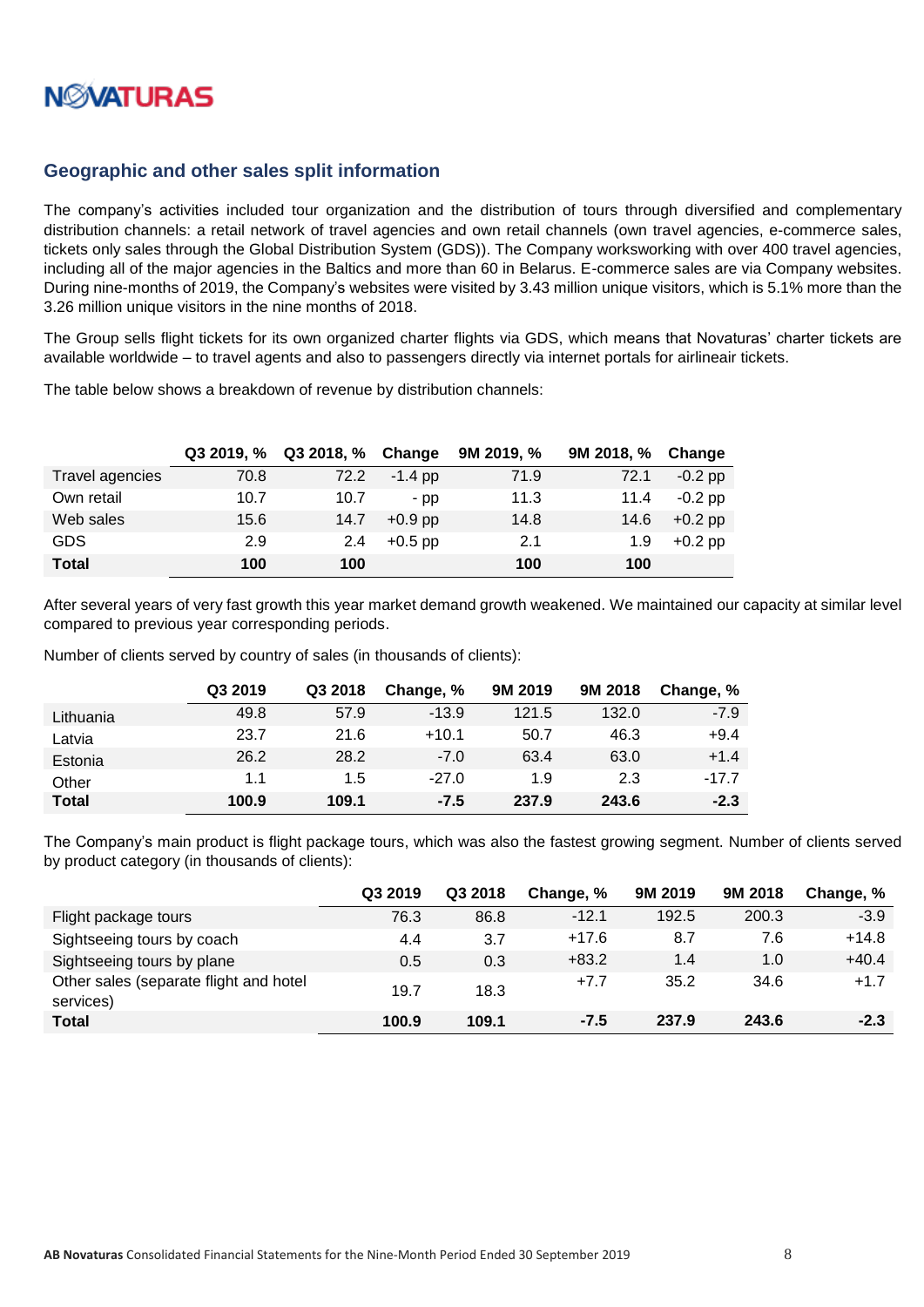

Turkey remains the most popular summer destination in the company's source markets, as does Egypt as a winter destination. The other destinations with the highest demand are Greece, Bulgaria and Spain. Long-haul destinations are becoming more important each year as the number of destinations offered by company increases and growth of demand remains strong. "Other destinations", which comprise a significant part of the company's portfolio, meet the demand of frequent travelers for new destinations each season.

The breakdown of group package travel sales by destinations is as follows:

|                                  | Q3 2019, % | Q3 2018, % | Change    | 9M 2019, % | 9M 2018, % | Change    |
|----------------------------------|------------|------------|-----------|------------|------------|-----------|
| Turkey                           | 47.6       | 45.5       | $+2.1$ pp | 40.7       | 38.9       | $+1.8$ pp |
| Greece                           | 18.1       | 23.7       | $-5.6$ pp | 13.1       | 17.3       | $-4.2$ pp |
| Egypt                            | 2.8        | 1.3        | $+1.5$ pp | 16.2       | 12.3       | $+3.9$ pp |
| <b>Bulgaria</b>                  | 17.2       | 16.2       | $+1.0$ pp | 9.7        | 9.8        | $-0.1$ pp |
| Spain (including Canary Islands) | 3.0        | 4.1        | $-1.1$ pp | 5.0        | 7.3        | $-2.3$ pp |
| Skiing                           | ٠          |            | ٠         | 2.5        | 2.3        | $+0.2$ pp |
| Long haul                        | 0.1        | ۰.         | $+0.1$ pp | 3.1        | 2.6        | $+0.5$ pp |
| Other destinations               | 11.2       | 9.2        | $+2.0$ pp | 9.7        | 9.5        | $+0.2$ pp |
| <b>Total</b>                     | 100.0      | 100.0      |           | 100.0      | 100.0      |           |

Group monthly sales seasonality was as follows:

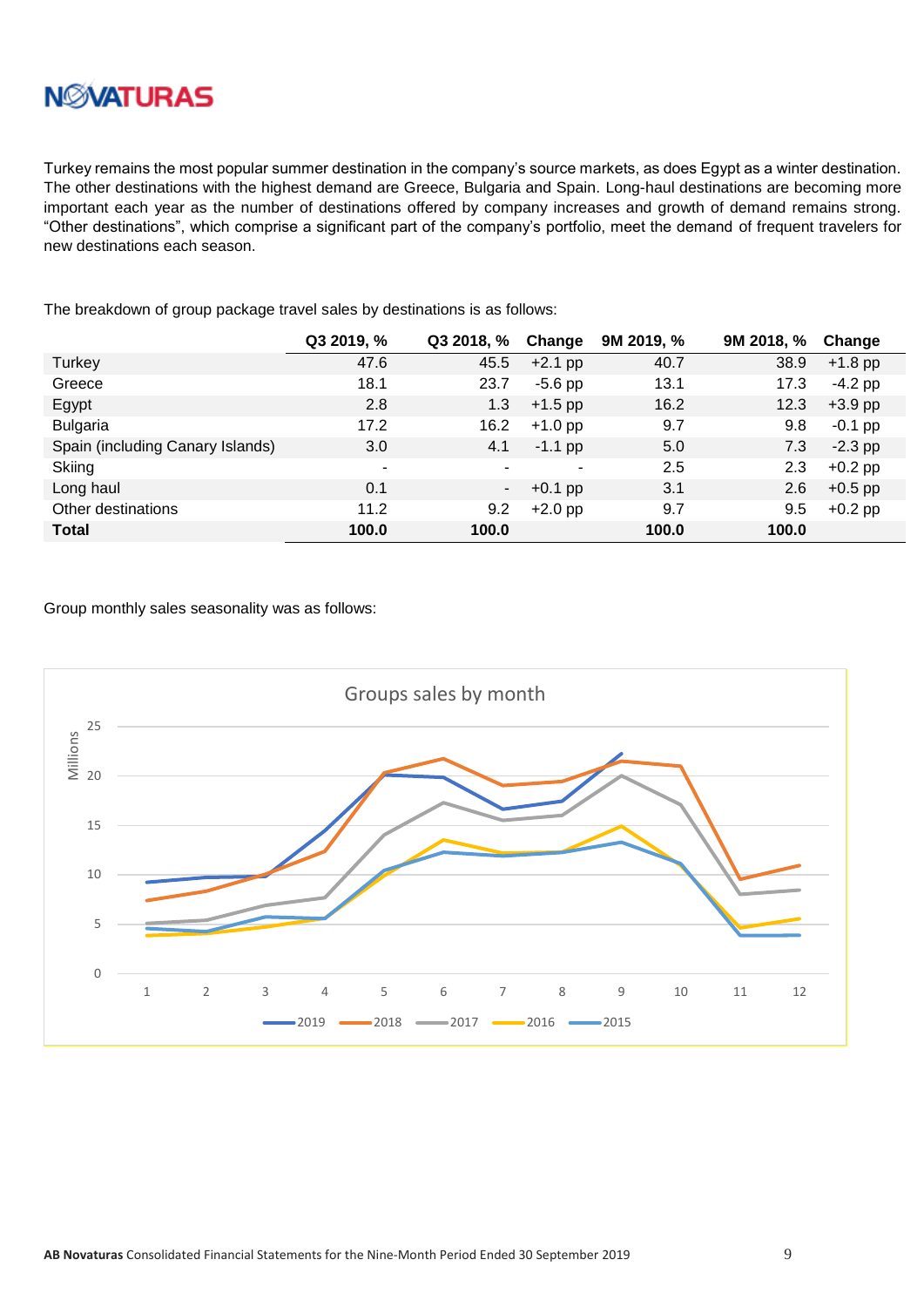

### <span id="page-9-0"></span>**Information about the Supervisory Council and the Board**

In keeping with the company's Articles of Association, the Supervisory Council is comprised of five members elected for a term of three years. Two independent members were elected to the Supervisory Council at the General Shareholders Meeting held on 7 May 2018.

The company's Board is comprised of four members elected for a term of three years. The Chairman of the Board is elected by the Board from among its members. The Board also appoints the CEO after receiving prior approval from the Supervisory Council. Currently, the positions of Chairman of the Board and CEO are held by the same person – Audronė Keinytė.

Information about the Supervisory Council as of 30 September 2019:

| <b>Name</b>                     | <b>Position in the Council</b>                                                                                                     | <b>Legal person and position</b>                                                                                                                                                                                                                                                                                                                                                                                                                                                 | <b>Number of</b><br>shares<br>held in the<br>Company                                     | <b>The</b><br>beginning of<br>the term |
|---------------------------------|------------------------------------------------------------------------------------------------------------------------------------|----------------------------------------------------------------------------------------------------------------------------------------------------------------------------------------------------------------------------------------------------------------------------------------------------------------------------------------------------------------------------------------------------------------------------------------------------------------------------------|------------------------------------------------------------------------------------------|----------------------------------------|
| <b>Sebastian Janusz</b><br>Król | Chairman of the Supervisory<br>Council                                                                                             | Danwood S.A.; Danwood<br>Holdings sp. z o.o.; Janton<br>S.A. - Chairman of the<br>Supervisory Council; Zevin<br>Investments Sp. z o.o.;<br>Daphnee Investments Sp.<br>z o.o. - Member of the<br>Management Board;<br>Enterprise Investors Sp zo.o.<br>- Vice President;<br>Stowarzyszenie Lipków - Eko<br>- President; Warszawsko-<br>Mazowiecki Związek<br>Jeździecki - Member of the<br><b>Supervisory Council Anwim</b><br>$S.A. - Member of the$<br><b>Supervisory Board</b> | No direct<br>ownership,<br>represents<br>shareholder<br>that owns<br>3,700,874<br>shares | 2018-02-09                             |
| <b>Ugnius Radvila</b>           | Member of the Supervisory<br>Council, Member of the<br><b>Remuneration Committee</b>                                               |                                                                                                                                                                                                                                                                                                                                                                                                                                                                                  | 740,702                                                                                  | 2018-02-09                             |
| <b>Vidas Paliūnas</b>           | Member of the Supervisory<br>Council, Chairman of the<br><b>Remuneration Committee,</b><br>Member of the Audit Committee           | Business Center 32, UAB; -<br>Member of the Management<br>Board                                                                                                                                                                                                                                                                                                                                                                                                                  | 535,278                                                                                  | 2018-02-09                             |
| <b>Franz Leitner</b>            | Member of the Supervisory<br>Council, Member of the Audit<br>Committee (independent)                                               | Leitner-Consulting-<br>Managing Director; Sportscon<br>Ltd. - Managing Partner                                                                                                                                                                                                                                                                                                                                                                                                   |                                                                                          | 2018-05-07                             |
| <b>Piotr Nowjalis</b>           | Member of the Supervisory<br>Council, Member of the<br>Remuneration Committee,<br>Chairman of the Audit<br>Committee (independent) | Orbis SA - Member of the<br>Supervisory Board; Dino<br>Polska S.A. - Member of the<br>Supervisory Board; Synektik<br>S.A. - Member of the<br>Supervisory Board; Eurotorg<br>Holding Plc. - independent<br>non-executive director;<br>Spokey sp.z.o.o. - member of<br>the Supervisory Board                                                                                                                                                                                       |                                                                                          | 2018-05-07                             |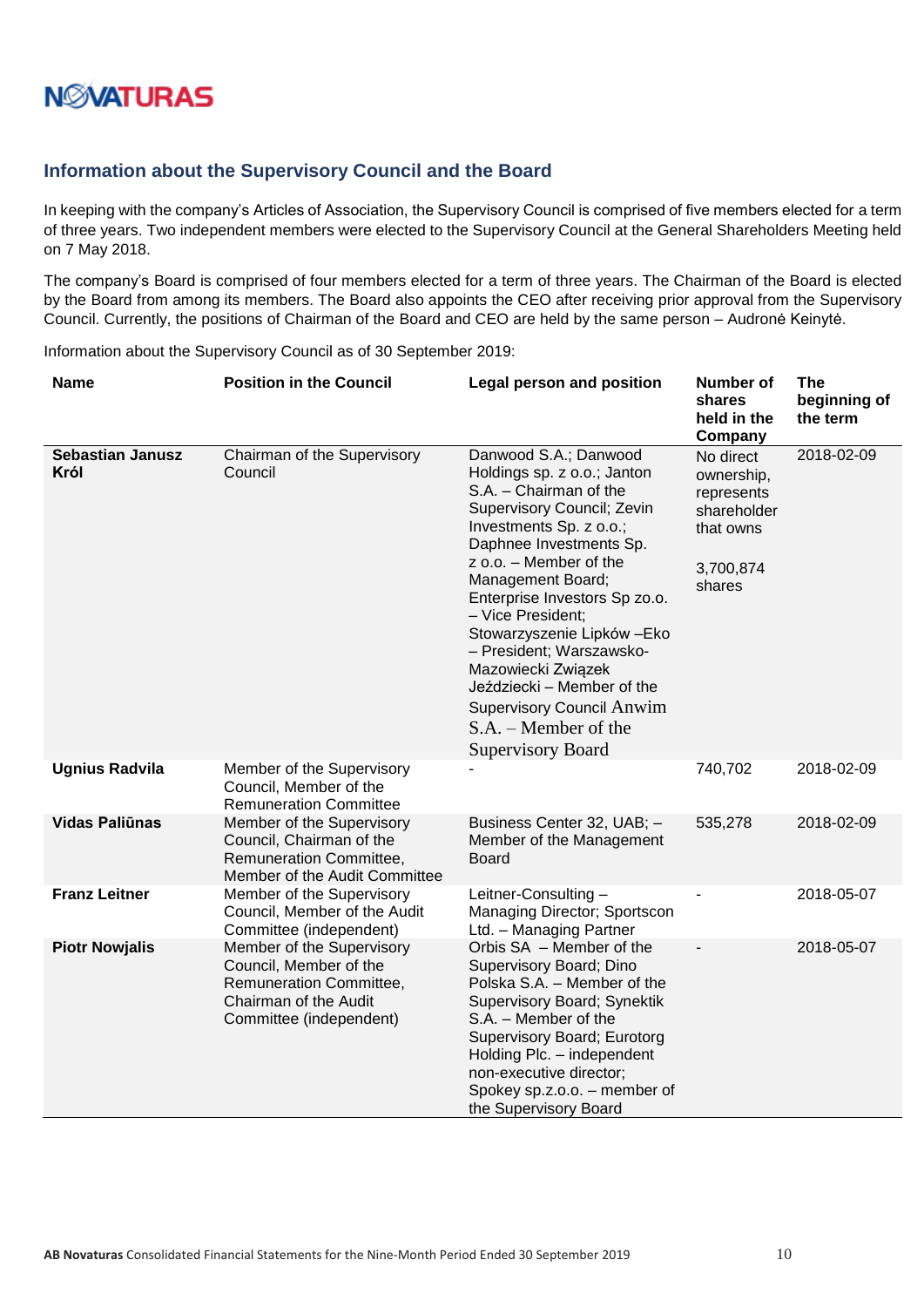

Information about the Board as of 30 September 2019:

| <b>Name</b>        | <b>Position within the Company</b> | Number of shares held in the<br>Company | The beginning<br>of the term                                                      |
|--------------------|------------------------------------|-----------------------------------------|-----------------------------------------------------------------------------------|
| Audronė Keinytė    | Chairperson of the Board,<br>CEO   | -                                       | 2018-02-09<br>(Board member),<br>2019-01-16<br>(Chairperson of<br>the Board, CEO) |
| Tomas Staškūnas    | Member of the Board, CFO           | 58.192                                  | 2018-02-09                                                                        |
| Birutė Čepanskienė | Member of the Board, CCO           | -                                       | 2018-02-09                                                                        |

On 16 January 2019, the Managing Director of the Company was replaced, and composition of the Board was changed: Audronė Keinytė was appointed the Managing Director and Chairperson of the Board of Novaturas AB. She replaced Linas Aldonis who had decided to resign from his positions as the Managing Director and Chairperson of the Board and undertake other activities outside the Company. Audronė Keinytė has experience of many years in the tourism market and knows the specificity of the business well. She has been working with Novaturas for over 12 years. In 2009-2010 Audronė Keinytė worked as the manager of service organisation abroad, and during the past 8 years she was responsible for the corporate product development and procurement. She is a member of the Board of Novaturas AB since February 2018.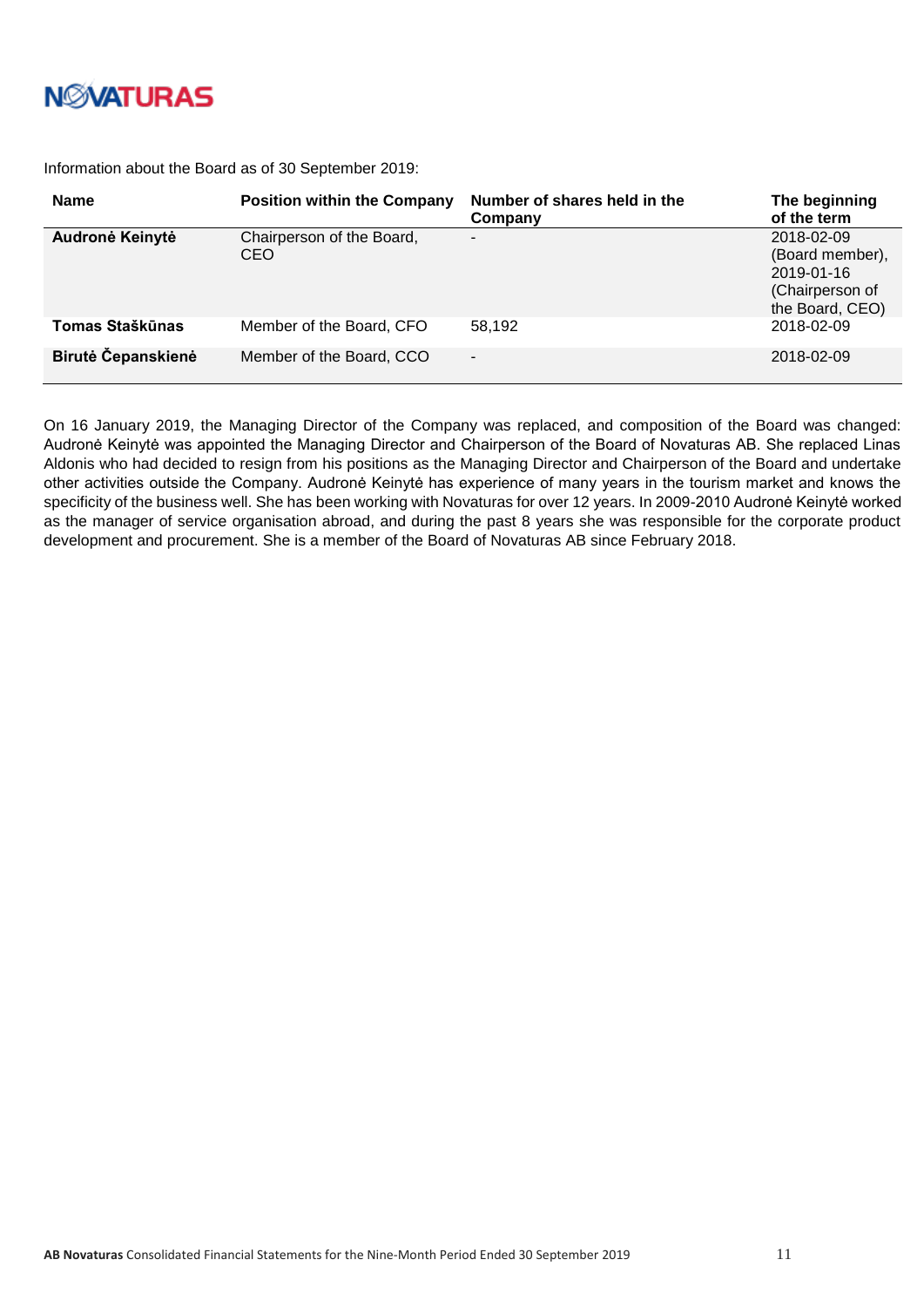

#### <span id="page-11-0"></span>**Share capital and shareholders**

The Company's share capital is EUR 234,210. It consists of 7,807,000 ordinary registered shares with a nominal value of EUR 0.03. The number of shares of the Company that grant votes in the General Meeting of Shareholders is 7,807,000.

The ordinary registered shares of AB Novaturas (ISIN code LT0000131872) are listed on the Official List of the Nasdaq Vilnius Stock Exchange (symbol NTU1L) and on the Warsaw Stock Exchange (symbol NTU, ISIN code LT0000131872).

Information about trading in AB Novaturas shares from 21 March 2018 to 30 September 2019 on the Nasdaq Vilnius exchange in Lithuania:

|                     | Currency   | Opening<br>price | <b>Maximum</b><br>price | Lowest<br>price | <b>Closing</b><br>price | Average<br>price | <b>Volume</b><br>(quantity) | Volume<br>(EUR) |
|---------------------|------------|------------------|-------------------------|-----------------|-------------------------|------------------|-----------------------------|-----------------|
| Q1 2018             | <b>EUR</b> | 11.00            | 12.40                   | 10.56           | 10.85                   | 11.38            | 17,830                      | 202,845         |
| Q2 2018             | <b>EUR</b> | 10.85            | 11.37                   | 10.67           | 11.20                   | 11.01            | 183,160                     | 2,016,183       |
| Q3 2018             | <b>EUR</b> | 11.25            | 12.78                   | 11.05           | 11.05                   | 11.76            | 57,065                      | 671,148         |
| Q4 2018             | <b>EUR</b> | 11.20            | 11.23                   | 7.90            | 8.00                    | 8.94             | 111,267                     | 994,816         |
| Q1 2019             | <b>EUR</b> | 7.90             | 8.60                    | 7.90            | 8.31                    | 8.28             | 53,408                      | 442,387         |
| Q <sub>2</sub> 2019 | <b>EUR</b> | 8.31             | 8.50                    | 6.80            | 7.05                    | 8.02             | 276,376                     | 2,216,747       |
| Q3 2019             | <b>EUR</b> | 7.15             | 7.80                    | 6.40            | 6.55                    | 7.03             | 61,452                      | 431,871         |

As of 30 September 2019, the company's market capitalization was EUR 51.14 million and decreased by 7.09% in the third quarter.

Information about trading in AB Novaturas shares from 21 March 2018 to 30 September 2019 on the "GPW main market" at the Warsaw Stock Exchange in Poland:

|                     | <b>Currency</b> | Opening<br>price | Max price | Lowest<br>price | <b>Closing</b><br>price | Average<br>price | <b>Volume</b><br>(quantity) | <b>Volume</b><br>(PLN) |
|---------------------|-----------------|------------------|-----------|-----------------|-------------------------|------------------|-----------------------------|------------------------|
| Q1 2018             | <b>PLN</b>      | 43.90            | 45.95     | 43.60           | 43.95                   | 45.49            | 24,951                      | 1,134,971              |
| Q2 2018             | <b>PLN</b>      | 43.95            | 48.00     | 42.60           | 48.00                   | 44.96            | 150,462                     | 6,765,241              |
| Q3 2018             | <b>PLN</b>      | 48.00            | 56.00     | 44.20           | 47.30                   | 48.71            | 48,202                      | 2,348,140              |
| Q4 2018             | <b>PLN</b>      | 47.30            | 48.30     | 32.39           | 33.20                   | 36.98            | 39,843                      | 1,473,410              |
| Q1 2019             | <b>PLN</b>      | 33.20            | 38.48     | 33.15           | 37.80                   | 34.23            | 19,337                      | 661,820                |
| Q <sub>2</sub> 2019 | <b>PLN</b>      | 37.80            | 40.00     | 31.80           | 33.20                   | 34.38            | 5,150                       | 177,060                |
| Q3 2019             | <b>PLN</b>      | 31.80            | 31.80     | 27.20           | 28.40                   | 28.70            | 2,824                       | 81,070                 |

As of 30 September 2019, the company's market capitalization was PLN 221.72 million and decreased by 14.46% during third quarter.

Shareholders holding at least 5% of share capital and votes as of 30 September 2019:

| Name of the shareholder                 | <b>Number of shares</b> | Share of the share capital |
|-----------------------------------------|-------------------------|----------------------------|
| Central European Tour Operator S.a.r.l. | 3,700,874               | 47.40%                     |
| Ugnius Radvila                          | 740.702                 | 9.49%                      |
| Rytis Šūmakaris                         | 535,278                 | 6.86%                      |
| Vidas Paliūnas                          | 535.278                 | 6.86%                      |
| <b>Others</b>                           | 2,294,868               | 29.39%                     |
| <b>Total</b>                            | 7,807,000               | 100.00%                    |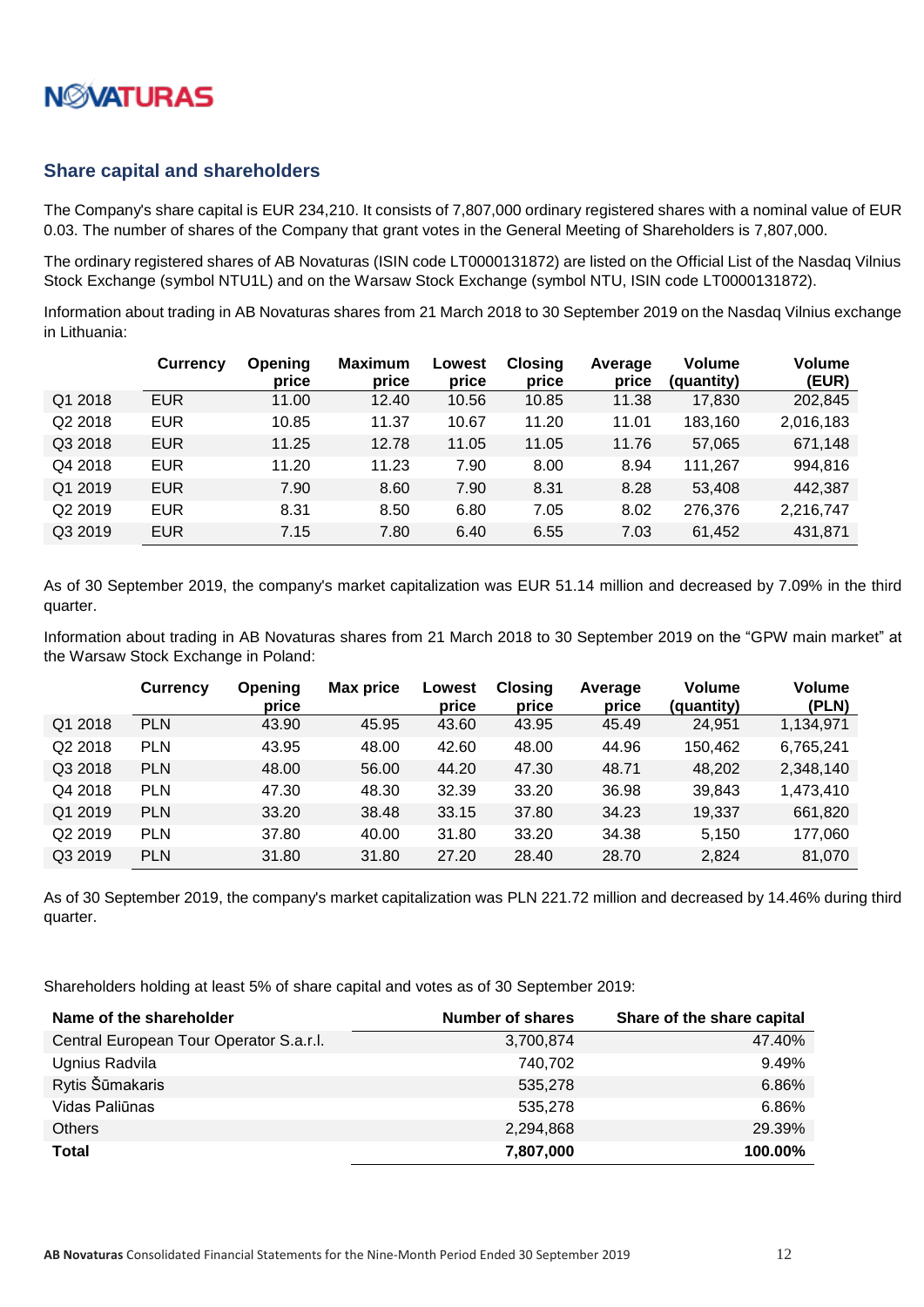

## <span id="page-12-0"></span>Consolidated statements of comprehensive income

|                                                                                                             | Q3 2019   | Q3 2018   | Change, % | 9M 2019    | 9M 2018    | Change, % |
|-------------------------------------------------------------------------------------------------------------|-----------|-----------|-----------|------------|------------|-----------|
| <b>Sales</b>                                                                                                | 56,311    | 60,001    | $-6.1$    | 139,571    | 140,240    | $-0.5$    |
| Cost of sales                                                                                               | (50, 213) | (53, 810) | $-6.7$    | (123, 413) | (119, 936) | 2.9       |
| <b>Gross profit</b>                                                                                         | 6,098     | 6,191     | $-1.5$    | 16,158     | 20,304     | $-20.4$   |
| Sales and marketing expenses                                                                                | (3,991)   | (4,038)   | $-1.2$    | (10, 357)  | (10, 144)  | $+2.1$    |
| General and administrative expenses                                                                         | (917)     | (712)     | $+28.8$   | (3,012)    | (2,991)    | $+0.7$    |
| Other operating income                                                                                      |           |           |           | 2          | 14         | $-85.7$   |
| Other operating (expenses)                                                                                  |           |           |           | (2)        | (2)        |           |
| <b>Profit from operations</b>                                                                               | 1,191     | 1,440     | $-17.3$   | 2,789      | 7,181      | $-61.2$   |
| Finance income                                                                                              | 100       | (310)     | $-132.3$  | 370        | 6          | 6,066.7   |
| Finance (expenses)                                                                                          | (259)     | 182       | $-242.3$  | (848)      | (458)      | 85.2      |
| Profit before tax                                                                                           | 1,032     | 1,312     | $-21.3$   | 2,311      | 6,729      | $-65.7$   |
| Income tax (expense)                                                                                        | (128)     | (58)      | 120.7     | (970)      | (1,073)    | $-9.6$    |
| Net profit                                                                                                  | 904       | 1,254     | $-27.9$   | 1,341      | 5,656      | $-76.3$   |
|                                                                                                             |           |           |           |            |            |           |
| Other comprehensive income to be<br>reclassified to profit or loss in<br>subsequent periods                 |           |           |           |            |            |           |
| Result of changes in cash flow hedge<br>reserve                                                             | 70        | (16)      | $-537.5$  | 1,295      | 658        | 96.8      |
| Impact of income tax                                                                                        | (10)      | 2         | $-600.0$  | (194)      | (99)       | 96.0      |
| Total comprehensive income for the<br>vear                                                                  | 964       | 1,240     | $-22.3$   | 2,442      | 6,215      | $-60.7$   |
|                                                                                                             |           |           |           |            |            |           |
| Earnings per share (EPS) for<br>continuing operations:                                                      |           |           |           |            |            |           |
| Basic and diluted, profit for the year<br>attributable to ordinary equity holders<br>of the parent (in EUR) | 0.12      | 0.16      |           | 0.17       | 0.72       |           |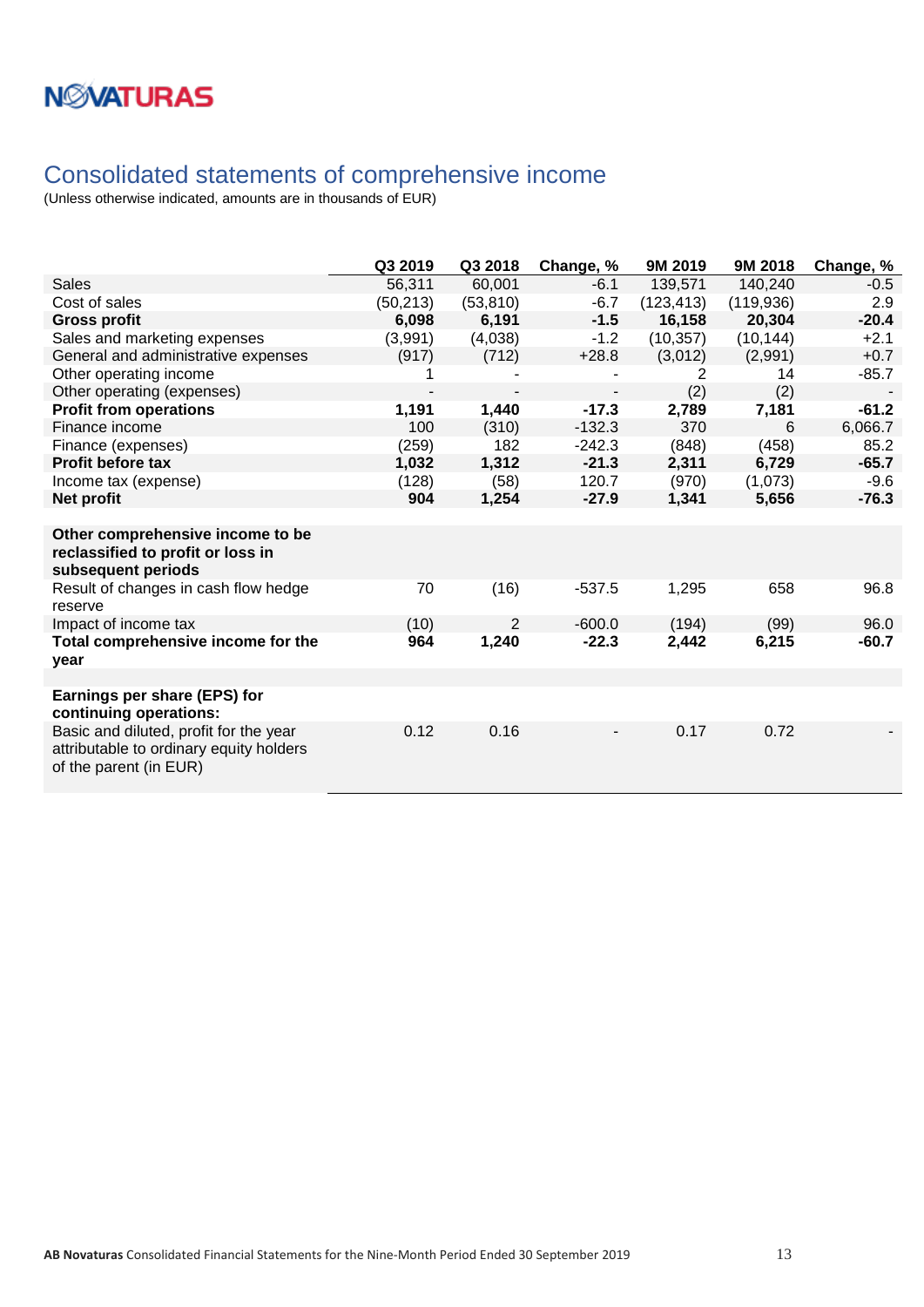## <span id="page-13-0"></span>Consolidated statements of financial position

|                                                | 30 September 2019 | 31 December 2018 | 30 September 2018 |
|------------------------------------------------|-------------------|------------------|-------------------|
| <b>ASSETS</b>                                  |                   |                  |                   |
| <b>Non-current assets</b>                      |                   |                  |                   |
| Goodwill                                       | 30,327            | 30,327           | 30,327            |
| Other intangible assets                        | 290               | 427              | 449               |
| Property, plant and equipment                  | 231               | 292              | 301               |
| Long term receivables                          | 222               | 65               | 37                |
| Deferred income tax asset                      | 7                 | 6                | $6\phantom{1}6$   |
| <b>Total non-current assets</b>                | 31,077            | 31,117           | 31,120            |
|                                                |                   |                  |                   |
| <b>Current assets</b>                          |                   |                  |                   |
| Inventories                                    | 4                 | 3                | 2                 |
| Prepayments and deferred expenses              | 6,295             | 8,861            | 6,413             |
| Trade accounts receivable                      | 929               | 697              | 883               |
| Prepaid income tax                             | 177               | 231              | 75                |
| Other receivables                              | 1,176             | 2,028            | 3,518             |
| Other current financial assets                 |                   |                  | 3,828             |
| Restricted cash                                | 3,200             | 1,700            | 2,600             |
| Cash and cash equivalents                      | 13,108            | 3,203            | 15,431            |
| <b>Total current assets</b>                    | 24,889            | 16,723           | 32,750            |
|                                                |                   |                  |                   |
| <b>Total assets</b>                            | 55,966            | 47,840           | 63,870            |
|                                                |                   |                  |                   |
| <b>EQUITY AND LIABILITIES</b>                  |                   |                  |                   |
| <b>Equity</b>                                  |                   |                  |                   |
| Share capital                                  | 234               | 234              | 234               |
| Cash flow hedge reserve                        | (251)             | (1, 351)         | 1,044             |
| Legal reserve                                  | 29                | 29               | 29                |
| Foreign currency translation reserve           | 145               | 145              | 145               |
| Retained earnings                              | 16,651            | 15,310           | 19,433            |
| <b>Total equity</b>                            | 16,808            | 14,367           | 20,885            |
|                                                |                   |                  |                   |
| <b>Liabilities</b>                             |                   |                  |                   |
| Non-current borrowings                         | 6,000             | 6,000            | 8,000             |
| Deferred income tax liabilities                | 3,204             | 2,781            | 3,115             |
| <b>Total non-current liabilities</b>           | 9,204             | 8,781            | 11,115            |
|                                                |                   |                  |                   |
| <b>Current liabilities</b>                     |                   |                  |                   |
| Current portion of non-current borrowings      | 750               | 2,000            | 750               |
| Trade payables                                 | 5,872             | 4,611            | 9,033             |
| Advances received                              | 22,337            | 14,259           | 19,690            |
| Income tax payable                             | 74                | 29               | 120               |
| Other current liabilities and accrued expenses | 921               | 3,793            | 2,277             |
| <b>Total current liabilities</b>               | 29,954            | 24,692           | 31,870            |
|                                                |                   |                  |                   |
| <b>Total equity and liabilities</b>            | 55,966            | 47,840           | 63,870            |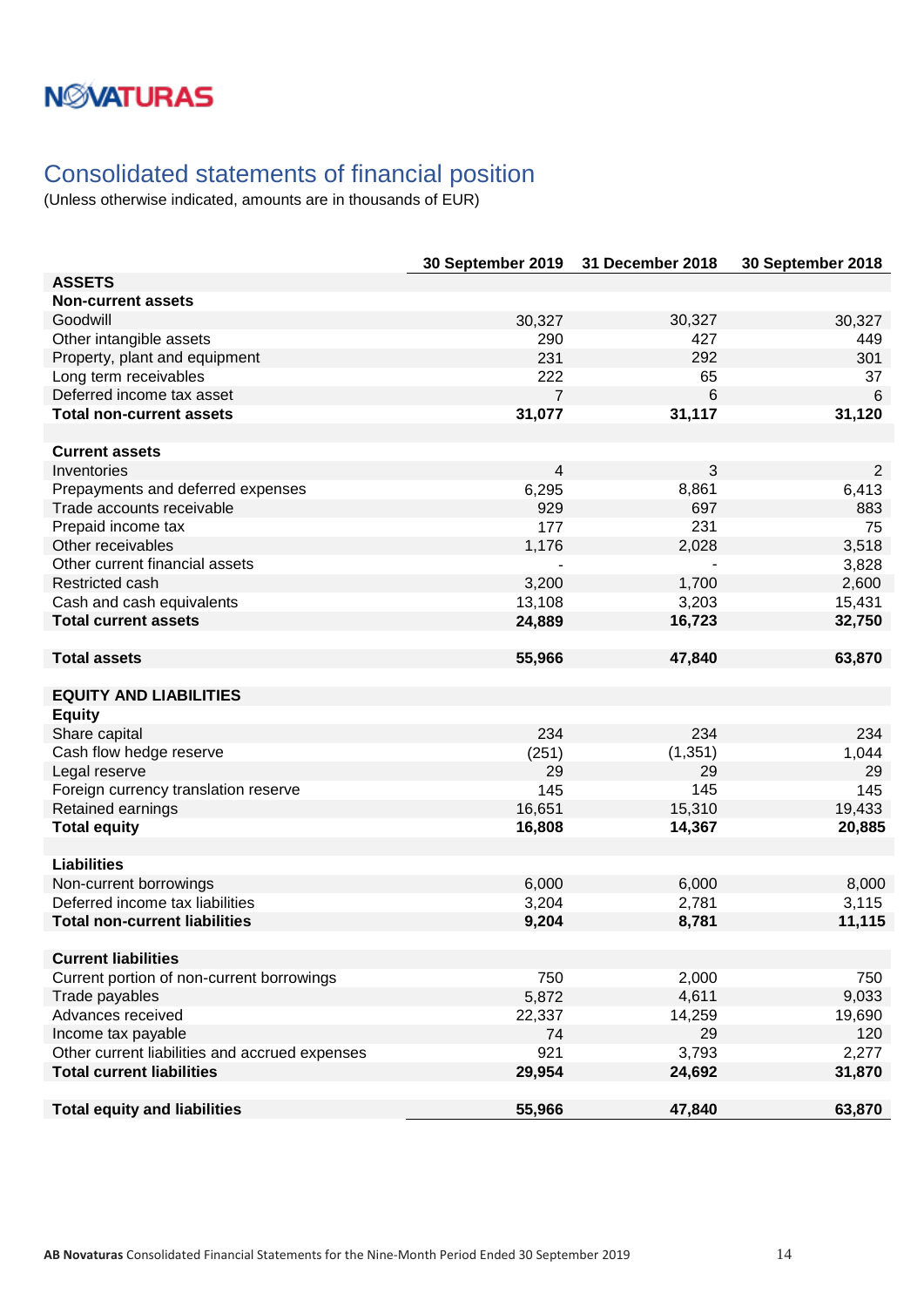# **NWATURAS**

## <span id="page-14-0"></span>Consolidated statements of changes in equity

|                                       | <b>Share</b><br>capital  | Legal<br>reserve         | Cash<br>flow<br>hedge<br>reserve | <b>Retained</b><br>earnings | Foreign<br>currency<br>translation<br>reserve | <b>Equity</b><br>attributable<br>to equity<br>holders |
|---------------------------------------|--------------------------|--------------------------|----------------------------------|-----------------------------|-----------------------------------------------|-------------------------------------------------------|
| <b>Balance as of 31 December 2017</b> | 226                      | 29                       | 484                              | 13,963                      | 145                                           | 14,847                                                |
| Net profit for the year               | $\blacksquare$           | $\blacksquare$           | ۰                                | 5,415                       | $\sim$                                        | 5,415                                                 |
| Other comprehensive income            | $\overline{\phantom{a}}$ | $\overline{\phantom{a}}$ | (1,835)                          |                             | $\blacksquare$                                | (1,835)                                               |
| Increase in share capital             | 8                        | ۰                        |                                  | (8)                         | $\sim$                                        |                                                       |
| Dividends paid                        | $\overline{\phantom{a}}$ | $\blacksquare$           | ٠                                | (4,060)                     | $\blacksquare$                                | (4,060)                                               |
| Balance as of 31 December 2018        | 234                      | 29                       | (1, 351)                         | 15,310                      | 145                                           | 14,367                                                |
| Net profit for the year               | $\overline{\phantom{a}}$ | -                        |                                  | 1,341                       | $\blacksquare$                                | 1,340                                                 |
| Other comprehensive income            | $\overline{\phantom{a}}$ | ۰                        | 1,101                            | ۰                           | ۰                                             | 1,101                                                 |
| Balance as of 30 September 2019       | 234                      | 29                       | (251)                            | 16.651                      | 145                                           | 16,808                                                |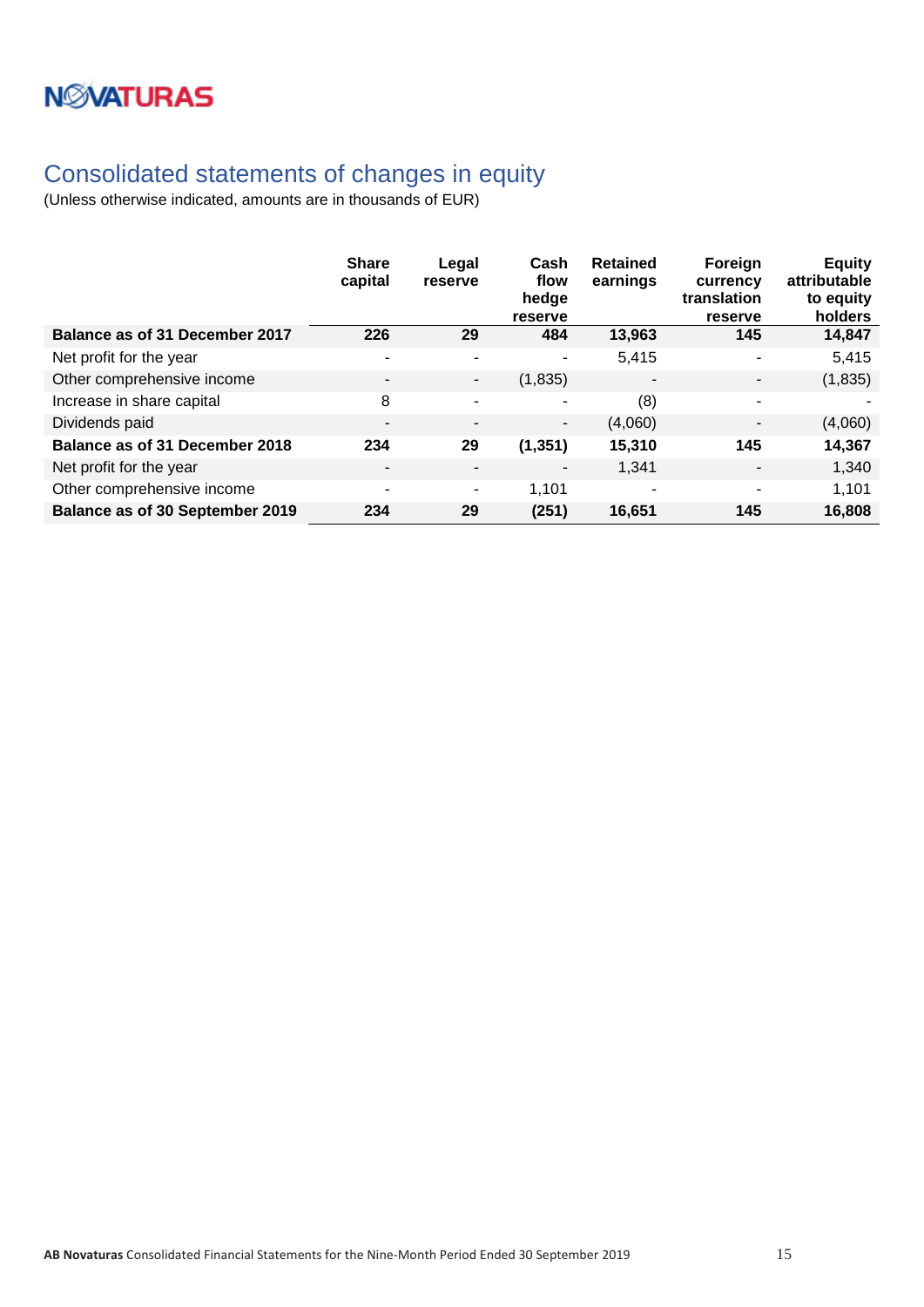### <span id="page-15-0"></span>Consolidated statements of cash flow

|                                                                          | 9M 2019 | 9M 2018  |
|--------------------------------------------------------------------------|---------|----------|
| Cash flows from (to) operating activities                                |         |          |
| Net profit                                                               | 1,341   | 5,656    |
| Adjustments for non-cash items:                                          |         |          |
| Depreciation and amortization                                            | 226     | 194      |
| Change in deferred income tax                                            | 423     | 509      |
| Current income tax expenses                                              | 970     | 678      |
| Elimination of financial, investment and other non-cash activity results | 1,576   | 923      |
|                                                                          | 4,536   | 7,960    |
| <b>Changes in working capital:</b>                                       |         |          |
| Decrease in inventories                                                  | (1)     | (1)      |
| (Increase) decrease in trade receivables                                 | (232)   | (361)    |
| (Increase) decrease in other receivables                                 | 852     | (4, 575) |
| (Increase) decrease in prepayments and deferred expenses                 | 2,409   | (454)    |
| Increase (decrease) in trade payables                                    | 1,261   | 5,151    |
| Increase in advances received                                            | 8,078   | 7,588    |
| Income tax paid                                                          | (978)   | (880)    |
| Increase (decrease) in other accounts payable and accrued expenses       | (2,872) | (549)    |
| Net cash flows from operating activities                                 | 13,053  | 13,879   |
|                                                                          |         |          |
| Cash flows from (to) investing activities                                |         |          |
| (Acquisition) of non-current assets (except investments)                 | (28)    | (198)    |
| Net cash flows (to) investing activities                                 | (28)    | (198)    |
|                                                                          |         |          |
| <b>Cash flows from financing activities</b>                              |         |          |
| Loans received                                                           | 8,000   |          |
| (Repayment) of loans                                                     | (9,250) | (5,250)  |
| Interest (paid)                                                          | (370)   | (384)    |
|                                                                          |         |          |
| Net cash flows (to) financing activities                                 | (1,620) | (5,634)  |
|                                                                          |         |          |
| Net increase (decrease) in cash flows                                    | 11,405  | 8,047    |
|                                                                          |         |          |
| Cash and cash equivalents at the beginning of the year                   | 4,903   | 9,984    |
|                                                                          |         |          |
| Cash and cash equivalents at the end of period                           | 16,308  | 18,031   |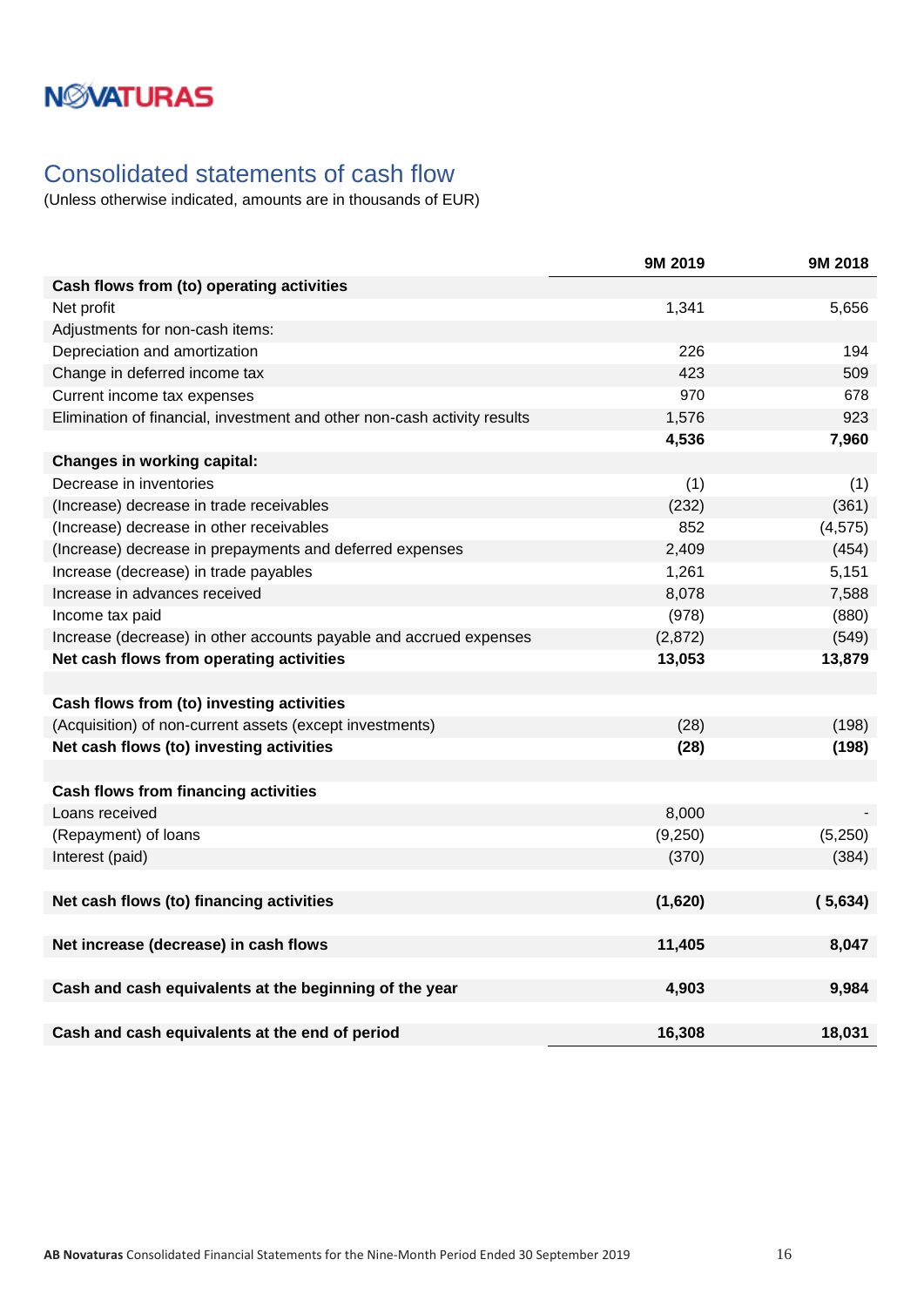# **N***N***XATURAS**

### <span id="page-16-0"></span>Notes to the financial statements

### <span id="page-16-1"></span>**Information about subsidiaries**

Novaturas Group is a holding structure and AB Novaturas is the parent company which conducts operations directly and through subsidiaries in their respective markets - Lithuania, Latvia and Estonia.

| Company                        |           | Country of operations Shareholding % as of 30 September 2019 |
|--------------------------------|-----------|--------------------------------------------------------------|
| <b>Novatours SIA</b>           | Latvia    | 100                                                          |
| Novatours OU                   | Estonia   | 100                                                          |
| Aviaturas ir Partneriai UAB    | Lithuania | 100                                                          |
| <b>SRL Novatours Holidays*</b> | Romania   | 100                                                          |

\* Operations of the subsidiary in Romania were discontinued in 2009.

#### <span id="page-16-2"></span>**Sales and marketing expenses**

|                                    | Q3 2019 | Q3 2018                  | Change, % | 9M 2019 | 9M 2018 | Change, % |
|------------------------------------|---------|--------------------------|-----------|---------|---------|-----------|
| <b>Commissions</b>                 | 2,970   | 3,041                    | $-2.3$    | 7,364   | 7,240   | $+1.7$    |
| Salaries and related taxes         | 621     | 581                      | $+6.9$    | 1,826   | 1,647   | $+10.9$   |
| Advertising and marketing expenses | 284     | 269                      | $+5.4$    | 797     | 910     | $-12.4$   |
| Rent and maintenance expenses      | 58      | 61                       | $-5.7$    | 168     | 154     | $+9.1$    |
| Depreciation and amortization      | 6       | 9                        | $-34.9$   | 15      | 15      |           |
| Business trips expenses            | 4       | 14                       | $-68.2$   | 25      | 30      | $-16.7$   |
| Communication expenses             | 9       | 15                       | $-44.0$   | 32      | 37      | $-13.5$   |
| <b>Transportation expenses</b>     | 12      | 8                        | $+54.0$   | 29      | 25      | $+16.0$   |
| Representation expenses            | 12      | 29                       | $-60.2$   | 49      | 41      | $+19,5$   |
| Training expenses                  | ٠       | $\overline{\phantom{a}}$ | -         |         | 6       | $-66.7$   |
| Other                              | 16      | 11                       | $+46.4$   | 50      | 39      | $+28.2$   |
| Total:                             | 3,991   | 4,038                    | $-1.2$    | 10,357  | 10,144  | $+2.1$    |

### <span id="page-16-3"></span>**General and administrative expenses**

|                                | Q3 2019 | *Q3 2018 | Change, %  | 9M 2019 | 9M 2018 | Change, % |
|--------------------------------|---------|----------|------------|---------|---------|-----------|
| Salaries and related taxes     | 489     | 508      | $-3.7$     | 1,573   | 1,539   | $+2.2$    |
| Rent and maintenance expenses  | 25      | 18       | $+41.5$    | 92      | 87      | $+5.7$    |
| Depreciation and amortization  | 88      | 51       | $+74.1$    | 211     | 177     | $+19.2$   |
| Business trips expenses        | 23      | 22       | $+2.2$     | 65      | 79      | $-17.7$   |
| Communication expenses         | 10      | 7        | $+49.7$    | 29      | 32      | $-9.4$    |
| Consulting expenses            | 24      | 58       | $-58.5$    | 149     | 392     | $-62.0$   |
| <b>Transportation expenses</b> | 10      | 18       | $-46.9$    | 33      | 54      | $-38.9$   |
| Representation expenses        | 30      | 11       | $+174.1$   | 75      | 54      | $+38.9$   |
| Bad debt expenses              | 4       | 1        | $+300.0$   | 30      | 9       | $+233.3$  |
| Training expenses              | 6       | 2        | $+191.2$   | 16      | 7       | $+128.6$  |
| Other                          | 209     | 18       | $+1,078.2$ | 739     | 561     | $+31.7$   |
| Total:                         | 917     | 712      | $+28,8$    | 3,012   | 2,991   | $+0.7$    |

\* Other expenses in Q3 2018 were reduced in amount of EUR 130k by reversal of VAT accrual.

Part of expenses in amount of EUR 164k related to salaries were incorrectly reported under the General and administrative Group instead of Sales and marketing expenses group in Q2 2019.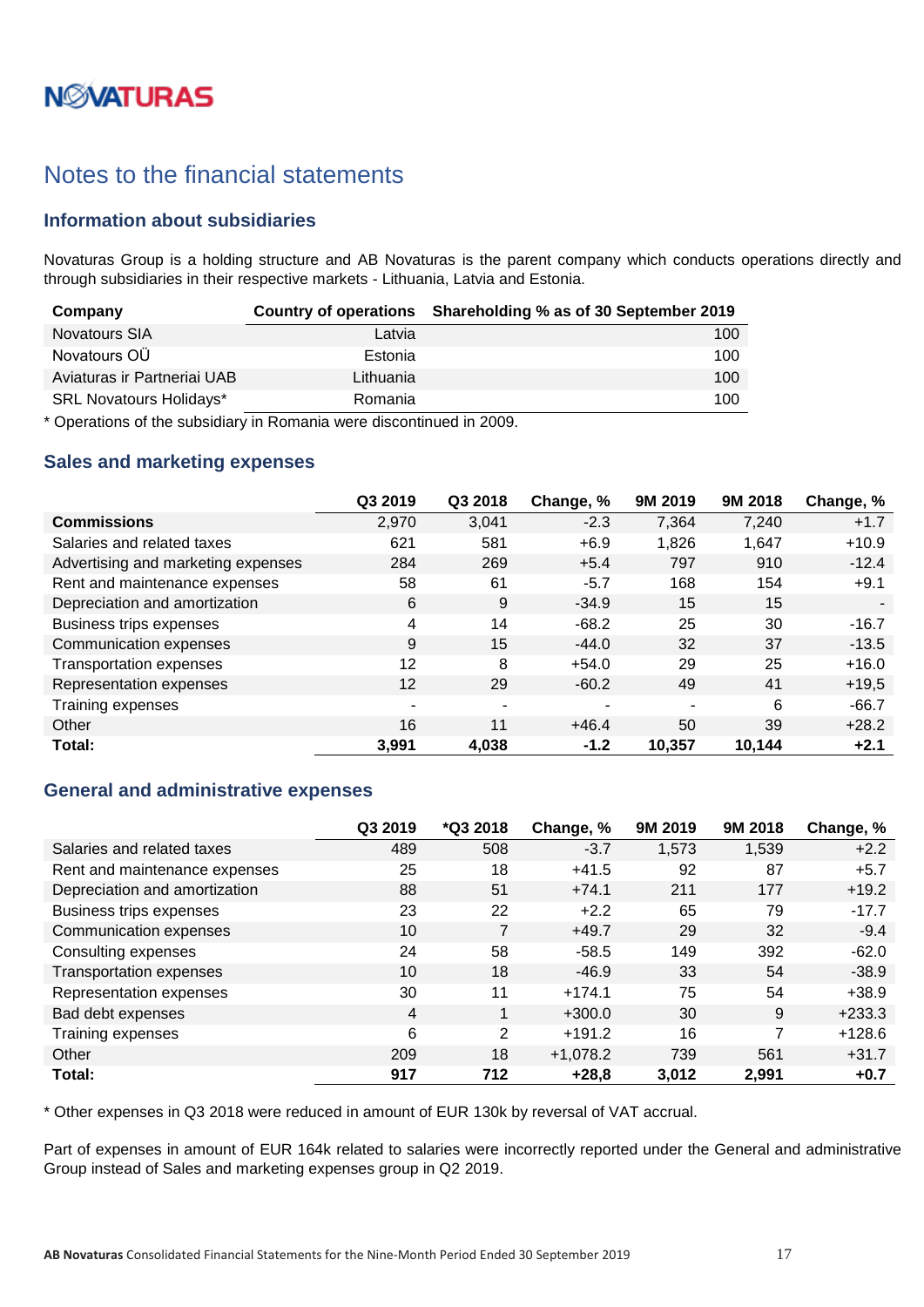

In the nine-months of 2019, the Company incurred one-off expenses related to legal cases (EUR 66,000) and headcount decrease (EUR 105,000). In the nine-months of 2018, the Company incurred one-off expenses related to the IPO (EUR 295,000) and legal costs (EUR 134,000). Total one-off expenses amounted to EUR 171,000 in the nine-months of 2019 and EUR 429,000 in the nine-months of 2018. These costs are reflected in the consulting and other expenses lines.

#### <span id="page-17-0"></span>**Hedging**

The Company operates as a tour operator. Due to its business specifics the Company is exposed to the risk of fluctuation in the price of aviation fuel and the EUR/USD foreign exchange rate. The Company hedges against changes in aviation fuel prices (which affect fuel costs) and against changes in the EUR/USD exchange rate (which affects fuel and hotel costs) for the entire period of early bookings for upcoming summer and winter seasons using forward and future contracts. When derivative positions are closed on a monthly basis, the result is accounted in the comprehensive income report.

The tables below present the closed hedging contracts result and still-held hedging contracts at the period-end market value (in thousands of EUR):

|                                                                                                            | Q3 2019 | Q3 2018 | Change | 9M 2019 | 9M 2018 | Change  |
|------------------------------------------------------------------------------------------------------------|---------|---------|--------|---------|---------|---------|
| Result of closed hedging contracts already<br>reflected in the period statement of<br>comprehensive income | (239)   | 616     | (855)  | (462)   | 1.330   | (1,792) |
| Market value of existing hedges at the end of<br>the period                                                | $\sim$  | $\sim$  | -      | (295)   | 1.228   | 1.523   |

#### <span id="page-17-1"></span>**Borrowings**

The loans granted to the company are shown in the table below:

| Long term borrowings                                                       | 30 September | 31 December | 30 September |
|----------------------------------------------------------------------------|--------------|-------------|--------------|
|                                                                            | 2019         | 2018        | 2018         |
| AS Luminor Bank Ioan, annual interest rate of 3-month<br>EURIBOR + $3.5\%$ | 6.750        | 8.000       | 8,750        |
| Current portion of non-current borrowings                                  | (750)        | (2,000)     | (750)        |
| <b>Total non-current borrowings</b>                                        | 6.000        | 6.000       | 8,000        |

As of 30 September 2019 the Company had no current borrowings.

#### **Off-balance sheet commitments:**

| <b>Bank guarantee</b>                                          | <b>Total Limit at 30</b> | Used limit at 30<br>September 2019 September 2019 |
|----------------------------------------------------------------|--------------------------|---------------------------------------------------|
| AB Luminor Bank annual interest rate of 3-month EURIBOR + 1.7% | 10.000                   | 10.000                                            |

Bank guarantees are used to ensure the travel organizer's obligations in Lithuania, Latvia and Estonia.

#### <span id="page-17-2"></span>**Related party transactions**

During the nine-month period ended 30 September 2019, total payments of EUR 68,000 (of which EUR 23,000 during the third quarter) were made to Supervisory Council members.